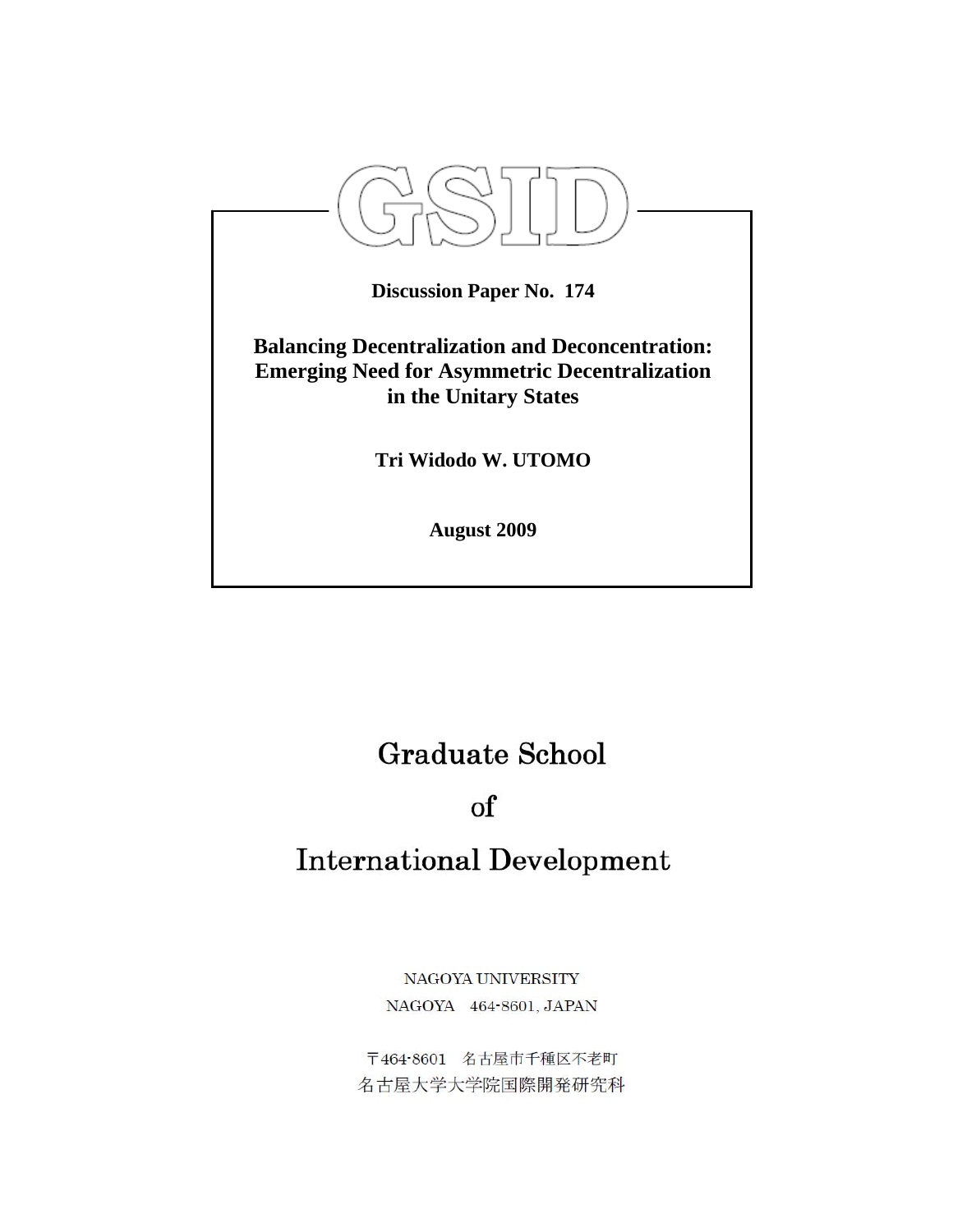## **Balancing decentralization and deconcentration: emerging need for asymmetric decentralization in the unitary states** [1](#page-1-0)

By: Tri Widodo W. UTOMO<sup>[2](#page-1-1)</sup>

## **Content**

- **1. Introduction**
- **2. Concept and nature of unitary and federal states**
- **3. Centralism and decentralism debate**
- **4. The prospective model of centralization decentralization interface and its future trend**
- **5. General description on cross-country deconcentration and decentralization experiences**
- **6. Asymmetrical decentralization: an emerging need for unitary states**
- **7. Roles of central government in a decentralized unitary state**
- **8. Concluding remarks**

**References** 

<span id="page-1-0"></span> $<sup>1</sup>$  The author would like to express a deep gratitude to Prof. Kimura Hirotsune for his excellent</sup> guidance and comments. Nagoya University and GSID's invitation and financial support are sincerely acknowledged.

<span id="page-1-1"></span><sup>&</sup>lt;sup>2</sup> Visiting Research Fellow at Graduate School of International Development (GSID), Nagoya University, Spring 2009 (April 1 – July 31). The Author is a senior researcher at National Institute of Public Administration (*Lembaga Administrasi Negara*), the Republic of Indonesia. He can be reached at mas  $tri@yahoo.com$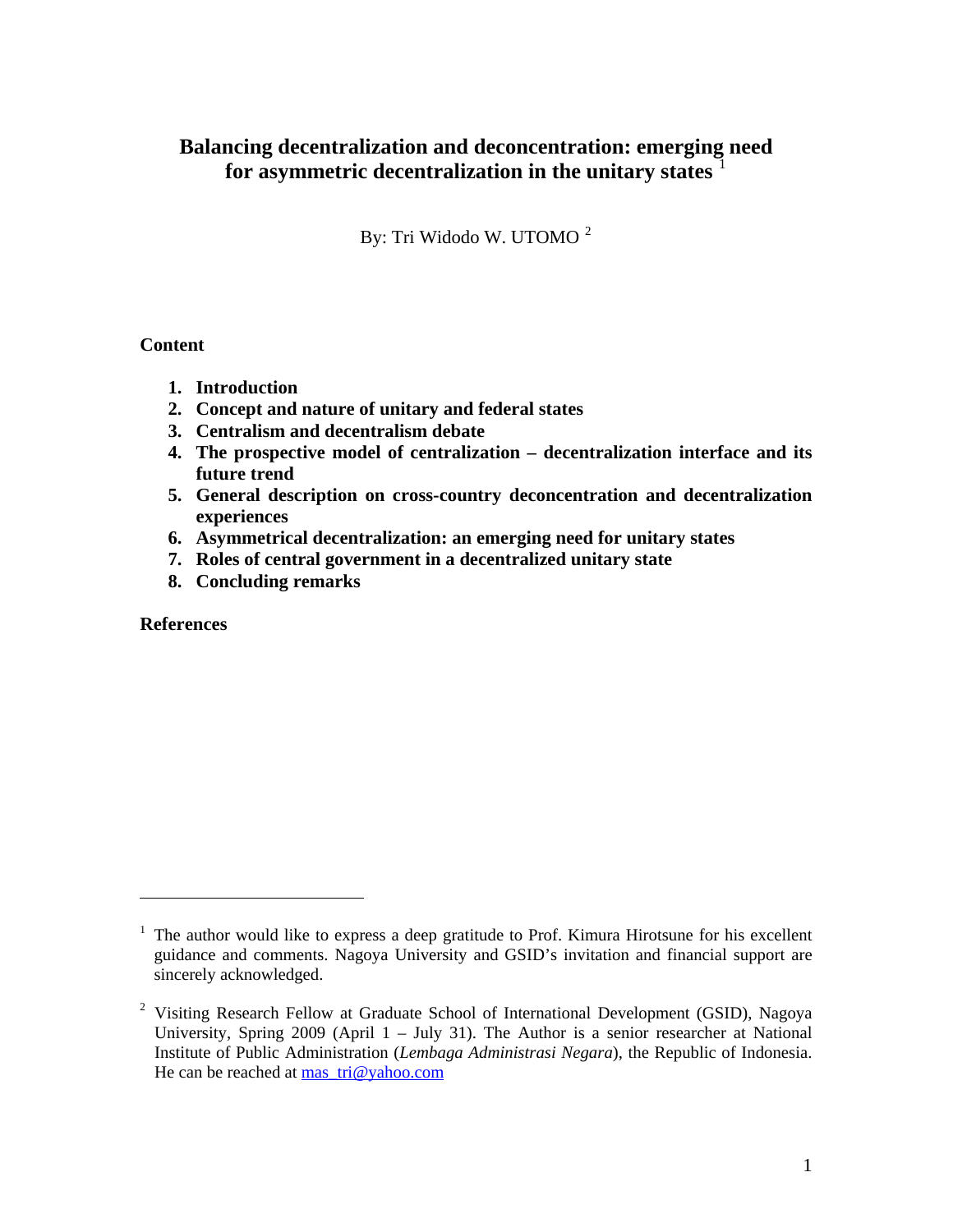#### **1. Introduction**

 $\overline{a}$ 

The study of decentralization is one of the most venerable issues in the field of public administration. It is also one of the most vigorous policy choices in creating a more democratic and responsible government. In spite of its impacts and benefits so  $\arctan$ <sup>[1](#page-2-0)</sup>, there is almost no contention among countries in promoting decentralization. It is not surprising, therefore, that there is a large and growing theoretical literature on decentralization (Cheema and Rondinelli 1983 and 2007; Turner and Hulme 1997; World Bank 1999; Bardan 2002, etc).

As broadly understood, decentralization materializes into four types, i.e. political, administrative, fiscal, and market decentralization.<sup>[2](#page-2-1)</sup> According to Rondinelli (1999), administrative decentralization seeks to redistribute authority, responsibility and financial resources in providing public services among different levels of government. It consists of three major forms, i.e. deconcentration, delegation, and devolution. Deconcentration, however, is often considered to be the weakest form of decentralization, since it does not involve any transfer of real power to local governments. Delegation is somewhat perceived as a more extensive form of decentralization, while devolution represents administrative decentralization that underlies most political decentralization.<sup>[3](#page-2-2)</sup>

<span id="page-2-0"></span><sup>1</sup> Decentralization wave around the world has offered many positive results such as combating corruption (Arikan 2004; Fjeldstad 2004; Fisman 2002), reduction in poverty (Braathen 2008; Crook 2001; UNDP 2000; Moore and Putzel 1999), improving service delivery (WB 2001; Kolehmainen-Aitken 1999; McLean 1999, Dillinger 1994), fortifying accountability (WB 2000), preventing conflicts (Sasaoka 2007, Siegle and O'Mahony), empowering community (Brinkerhoff 2006). Also see: Ribot (2004: 7). On the other hand, decentralization may lead to soft–budget constraints, macro–economic instability, clientelism, and enlargement of bureaucracies (Cornelius 1999; Fox and Aranda 1996; Rodden 2000; Rodden and Wibbels 2002; Stein 1998, quoted from Falleti 2004: 3). "Decentralization may therefore a two-edged of sword", says Brillantes Jr. (2004: 39).

<span id="page-2-1"></span><sup>2</sup> There has been multiple definition and understanding of decentralization actually. Different point of view, for instance, is given by Falleti (2004). She excludes market from the category of decentralization. She argues that decentralization is a set of *state reforms*. As such, decentralization does not include transfers of authority to non–state actors (as in the case of privatization reforms). Collins and Green (1994) also contend that decentralization involves the transfer of authority, functions, and/or resources from the centre to the periphery, while privatization involves a transfer from the public sector to the private sector, they are different concepts. Similarly, Sherwood (1969) argues that *devolution* is a concept quite separate from decentralization. He argue that decentralization and devolution are different phenomena: they use "decentralization" to describe an intra-organizational pattern of power relationships while devolution describes an inter-organizational pattern. Finally, Fesler (1968) believes that deconcentration is not a type of decentralization at all. In his view, deconcentration does not require any decentralization of power since it usually does not provide the opportunity to exercise substantial local discretion in decision-making. Therefore, he argues it should not be regarded as a form of decentralization (See: Bankauskaite and Saltman 2007: 10).

<span id="page-2-2"></span><sup>3</sup> Different typology of decentralization has been developed by Smith (2001) and Ribot (2004: 10). Smith divides decentralization into five basic forms, i.e. deconcentration, delegation, devolution, partnership, and privatization. Meanwhile, Ribot separates decentralization from not-decentralization. Decentralization includes democratic decentralization and deconcentration, whereas not-decentralization comprises privatization and non-privatization.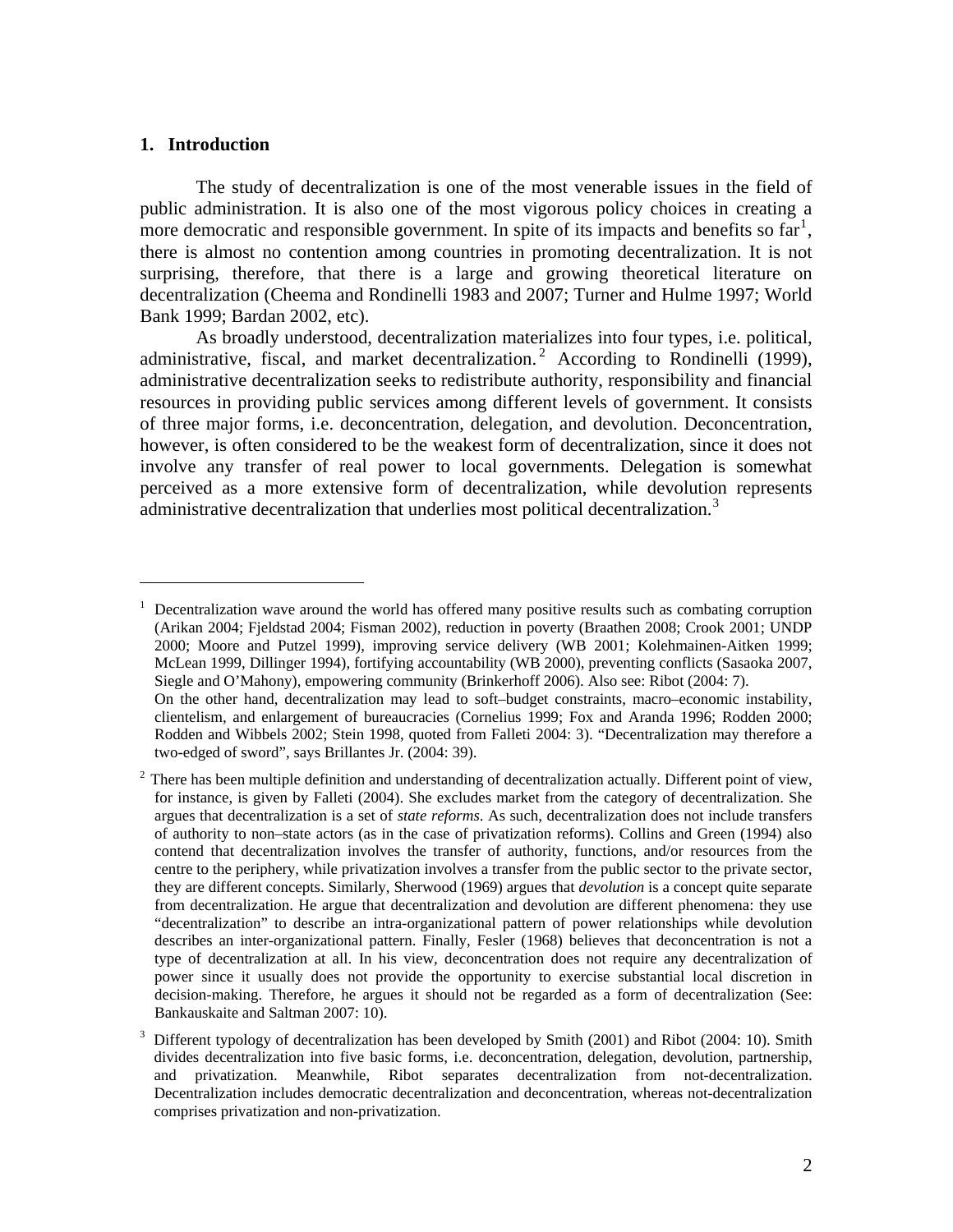In the discourse of central – local government relation, the use of decentralization term largely refers to administrative decentralization, and more specifically devolution.<sup>[4](#page-3-0)</sup> In fact, deconcentration is relatively and widely applied in many developed and developing states as well, although the type and degree varied among individual countries. Unfortunately, many scholars seem to have trivial attention on this issue. It is probably the reason why there are insufficient academic sources regarding solemn study on deconcentration. The studies of deconcentration, in short, are far lacking behind those of decentralization.

The imbalances of literature supply tend to bring about the imbalance in empirical implementation of such concepts. Although deconcentration is used most frequently in unitary states (Rondinelli 1999), but decentralization framework is actually much more observable.<sup>[5](#page-3-1)</sup> Indeed, there is no strict correlation between unitary states and certain degree of deconcentration, but deconcentration is essentially a nature of unitary state. With specific reference to Francophone West Africa, which is mostly unitary states, Pinto (2004: 263) gently admits that deconcentration has a better chance of being implemented than decentralization. Either decentralization or deconcentration, therefore, is indubitably central government's tools to manage its territorial. This connects with Smith's (1985) statement as follows:

"… *it is important to reject a romantic view of decentralization. It is not an absolute good in its own right. Decentralized administration and local government may be used for a variety of ends, just as central government can be. How decentralization is evaluated should depend on the purpose for which it is employed. Centralization may be a preferable strategy if it leads to territorial justice or redistribution of wealth*" (Smith 1985: 191; quoted from Jemadu).

This paper notices that decentralization (in this case: devolution) and deconcentration is not a matter of dichotomy, it is rather a continuum.<sup>[6](#page-3-2)</sup> As depicted by Cheema and Rondinelli (2007), the relationship between devolution and deconcentration / delegation should not be seen as a dichotomy or as mutually exclusive, but rather can

<span id="page-3-0"></span><sup>4</sup> It is a bit difficult to make a clear delineation of forms of decentralization implemented among countries, since they are likely to have their own elements of devolution, delegation and deconcentration. The meaning of decentralization in this paper, for practical purpose, would be subsequently associated with devolution. The association of decentralization and devolution can also be found in many literature and studies, such as Forje (2002). Work (2002: 11) even affirms that devolution is considered *true*  decentralization, while UNDP (1999: 6) asserts devolution to be the most common understanding of *genuine* decentralization.

<span id="page-3-1"></span><sup>&</sup>lt;sup>5</sup> In the case of Indonesia as a unitary state, there are eight decentralization laws have been implemented (Decentralization Wet 1903, Law 1/1945, Law 22/1948, Law 1/1957, Law 18/1965, Law 5/1974, Law 22/1999, and Law 32/2004). Ironically, there has been no single law concerning deconcentration. It's rather examined as a complementary component. Up to now, there are only two government regulations (GR) on deconcentration, i.e. GR 39/2001 and GR 7/2008.

<span id="page-3-2"></span> $6$  A good analogue is proposed by Work (2001, cited on Gera 2008) who mentions that decentralization is not an alternative to centralization. It implies that in any country, a certain degree or extent of decentralization and deconcentration are concurrently and simultaneously deployed in managing governmental affairs between central and local government. When the pendulum goes to the left side then it reflects a more centralized state, whereas decentralized state tends to occur when the pendulum moves to the right side. For a more detail about decentralization and deconcentration continuum, see: Britantes Jr. (2004: 39); Fritzen and Lim (2006: 3).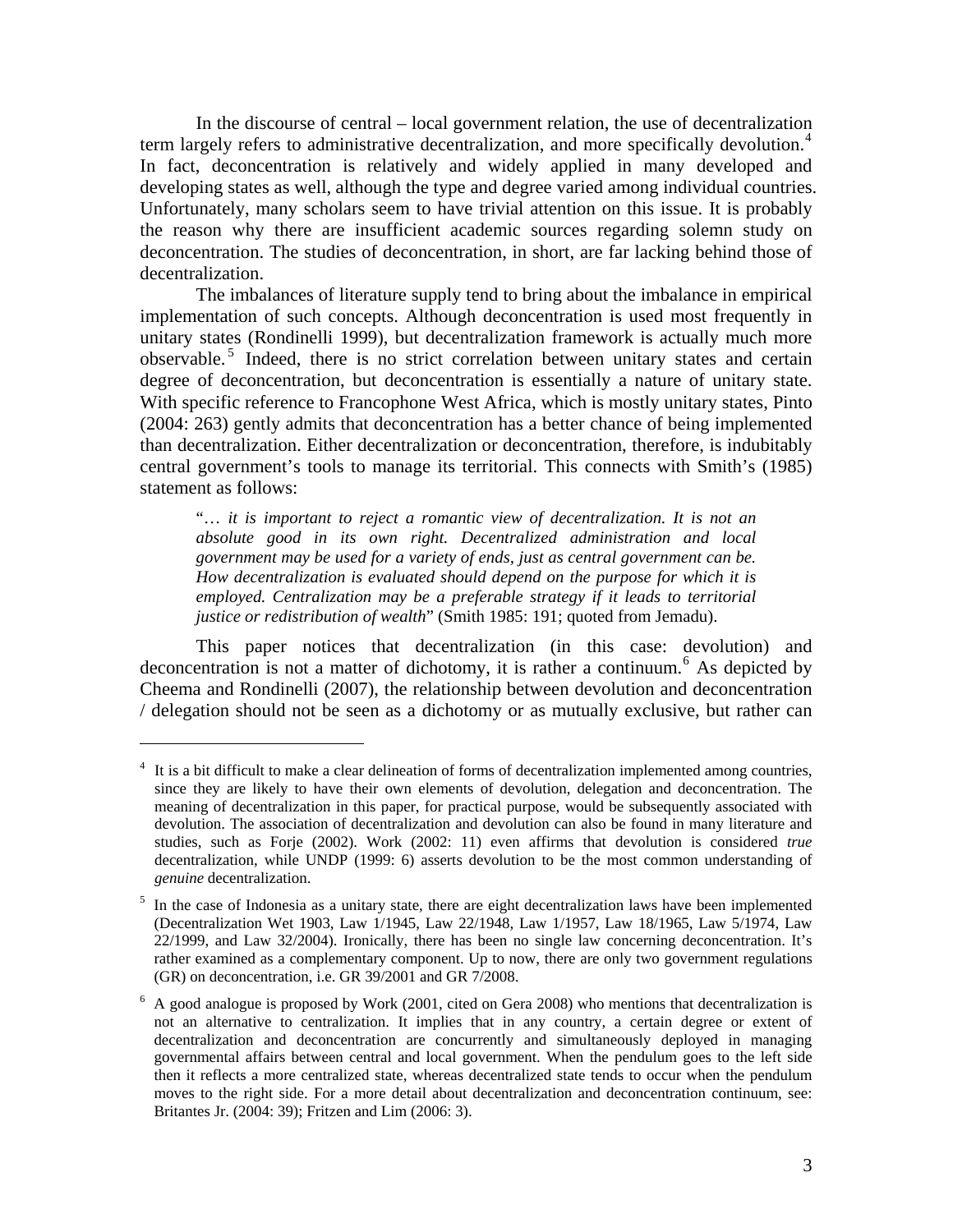best be understood as a matrix of relationships. Likewise, FAO in its publication (2006: 31) underlines that deconcentration and decentralization are far from replacing each other; they have always been considered as complimentary by political decision makers. Although deconcentration and decentralization can not be separately thought, however, there are still some distinctions among the two, as elaborated in the following table.

| <b>Source</b>                                                | <b>Decentralization / Devolutin</b>                                                                                                                                                                                    | <b>Deconcentration</b>                                                                                                                                                             |
|--------------------------------------------------------------|------------------------------------------------------------------------------------------------------------------------------------------------------------------------------------------------------------------------|------------------------------------------------------------------------------------------------------------------------------------------------------------------------------------|
| World Bank<br>$(1999,$ found in<br>many internet<br>sources) | is the transfer of authority and<br>responsibility for public functions from<br>the central government to subordinate<br>or quasi-independent government<br>organizations and/or private sector.                       | is the weakest form of<br>decentralization – redistributes<br>decision making authority and<br>financial responsibilities among<br>different levels of the national<br>government. |
| UNDP (1999: 6-<br>7)                                         | Concerned with the <i>political</i> as well as<br>the economic (and administrative)<br>arguments.                                                                                                                      | Concerned mainly with the<br><i>administrative</i> rationale and to<br>some extent with the economic<br>arguments.                                                                 |
| Hellmut<br>Wollman (2007:<br>$2-3)$                          | Powers and functions (as well as<br>resources) are assigned to sub-national<br>bodies and actors that possess some<br>political autonomy in their own right.<br>It also known as full municipalisation                 | Administrative functions being<br>done through the establishment of<br>regional or local "field offices"<br>(also known as limited<br>municipalisation).                           |
| <b>Robertson Work</b><br>(2002:6)                            | Refers to the full transfer of<br>responsibility, decision-making,<br>resources and revenue generation to a<br>local level public authority that is<br>autonomous and fully independent of<br>the devolving authority. | Can be seen as the <i>first step in a</i><br>newly decentralizing government<br>to improve service delivery.                                                                       |
| Hutchcroft<br>(2001:30)                                      | Involves a much more <i>extensive</i><br>transfer of decision-making authority<br>and responsibility to local government<br>units (commonly regions, provinces,<br>and/or municipalities).                             | Involves an intra-organizational<br>transfer of particular functions and<br>workloads from the central<br>government to its regional or local<br>offices.                          |

The aim of this paper, therefore, does not to opposing the two concepts; instead it tries to constructing a stronger conceptual framework on decentralization deconcentration debate. It is desirable that this paper would be able to finding out a more acceptable point along decentralization - deconcentration continuum for unitary state. It also intends to propose alternative options to deal with unitary state as well as to design a better way how central government intervene sub-national government in the unitary states.

In the following section, I would like to elaborate the basic concept and nature of unitary state, which undeniably would be corresponded to federal system. The next section scrutinizes the debate on centralization versus decentralization in the unitary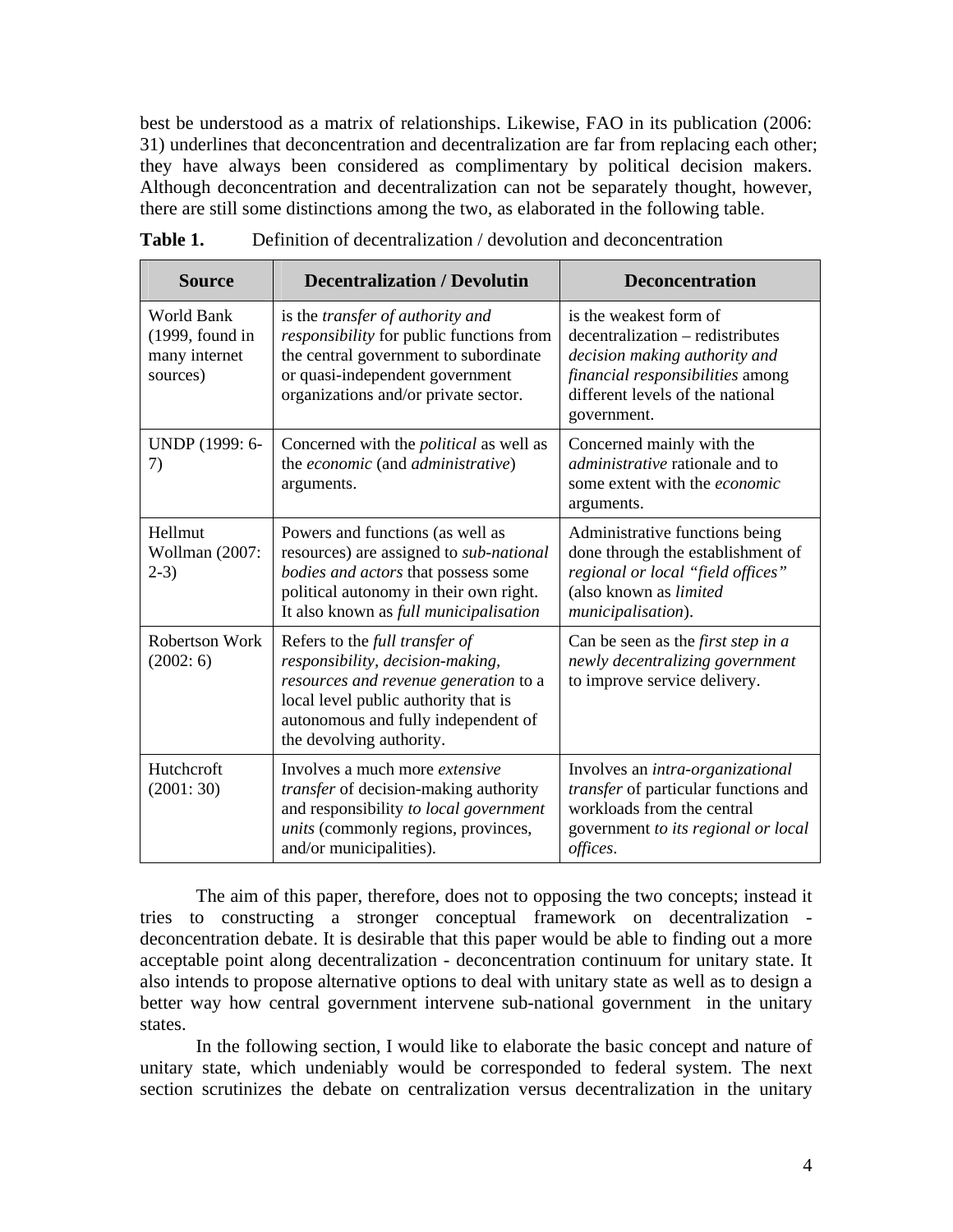states, continued by probing the prospective correlation between the two concepts. The last part of this paper would see the way unitary states deal with relationship among level of government.

#### **2. Concept and nature of unitary and federal state**

Generally speaking, there are two types of states in the modern world, i.e. unitary and federal states. There is an identical definition of unitary state as a state or country that is governed constitutionally as one single unit, with one created constitutionally legislature. The political power of government in such states may well be transferred to lower levels, to regionally or locally elected assemblies, governors and mayors, but the central government retains the principal right to recall such delegated power.<sup>[7](#page-5-0)</sup> According to Lijphart (1984, in Ansell and Gingrich 2003: 141) lower-level governments in unitary states derive their statutory frameworks from parliamentary legislation or an executive order rather than from constitutional authority, and lower-level governments are not directly represented in national legislatures.

Quoting some resources, Hoessein (no year) provides comprehensive criteria on unitary state as follows:

- a) Organized under and by central government (Strong 1951).
- b) Constitutional government power embedded at national level (Baradat 1979).
- c) Sub-national governments do not have *pouvoir constituant* (Kranenburg 1955).
- d) Sub-national governments are created by central government with authorities written in the regulation.
- e) Relationship between central and sub-national government represents subordination mechanism (K.C.Wheare 1951).

In a unitary state, therefore, any sub-national government units can be created or abolished, and have their authorities, all decided by the central government. The central can also broaden and narrow the functions of such devolved authorities without agreement from the affected bodies. In other words, decentralization is unambiguously promising to be applied to empower sub-national government, but it has to be treated within the framework of unitary state. At this point, decentralization of functions to regions may be done through deconcentration, devolution and delegation from the central authority.

As a concept, unitary state is commonly differentiated from federal state, also known as federation. It is a type of sovereign state characterized by a union of partially self-governing states or regions united by a central (federal) government. In a federation, the self-governing status of the component states is constitutionally entrenched and may not be altered by a unilateral decision of the central government. Federalism is the creation of two layers of government, the federal government and the constituent states, which equally share the legal sovereignty of a country. Each tier of government has its own particular functions. In other words, lower levels of government in a federal system have a constitutional guarantee of sovereignty over specific matters. Under a federal system, both central and state governments are free to tax, regulate and each has prime

<span id="page-5-0"></span><sup>&</sup>lt;sup>7</sup> Such definition is broadly swollen in many internet sources. See samples on [http://www.spiritus](http://www.spiritus-temporis.com/unitary-state/)[temporis.com/unitary-state/;](http://www.spiritus-temporis.com/unitary-state/) <http://www.economicexpert.com/a/Unitary:state.htm>; and [http://en.wikipedia.org/wiki/Unitary\\_state](http://en.wikipedia.org/wiki/Unitary_state)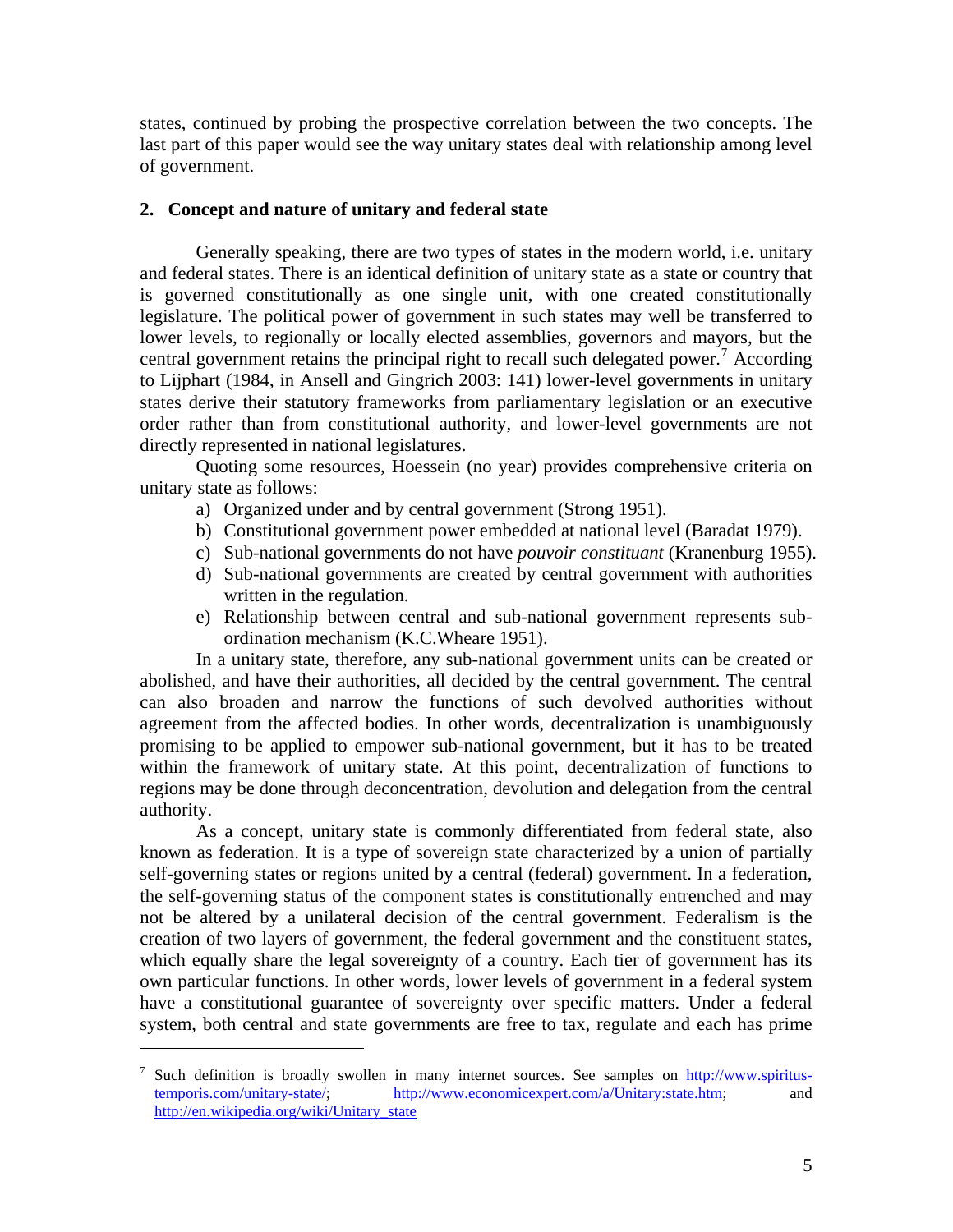position in any of its areas of responsibility. According to SDC Decentralization Team (2001: 7), the member States in a federation enjoy "original" autonomy, where they need not report to national authorities in their areas of autonomy which are ensured by constitutional law and with regard to their own organization.

In federal states, therefore, no level of government can subordinate the other; none can concentrate or disperse power unilaterally. Federalism as an institutional principle reveals itself as antithetical to "centralism", and its essence becomes that of "non-centralism". Federalism denies the existence of just one "center" able to centralize or decentralize power, and it develops, instead, a multi-centered and non-centralized structure of government, where each center is given a guaranteed portion of power which can not be removed by the others (Baldi 1999: 4).

By such definition, the degree of decentralization in federal states is commonly seen as bigger than that in unitary states. As a result, there is a growing spurious view that unitary states are likely to be more centralized. The view has been expressed that in unitary or centralized regimes, government may suffer from a lack of sophisticated means (such as communications infrastructure) of governing large territories, thus resulting in "ineffective, corrupt, or even merely nominal" government (Olson 1987: 91, in Azfar 1999: 8). Such problems, it has been argued, might be lessened if governance functions were fragmented into many smaller units, whether independent or within a larger constitutional framework (Meagher 1999, in Azfar 1999: 8). Beside, central controls in a centralized regime may create more problems than they solve, including delays, frustrations, additional costs and perverse behavior. In Kenya, for example, central approval of budgets can take many months, and in some cases is not given until after the end of the financial year to which the budget relates (Devas 2005: 5).

In fact, there is no clear correlation between degree of decentralization or centralization with political type of the state. In this case, Lijphart (1984) affirms that federalism is not a necessary condition for decentralization nor is decentralization a sufficient condition for federalism. We can have decentralization in absence of federalism, and federations, like unitary systems, can be classified as more or less decentralized (and even centralized). As pointed out by King (1982: 126), "there is no observed degree of centralization/decentralization which commonly and distinctly marks off federations from so-called unitary states."

Smith (1985, in Azfar 1999: 8) supports such an idea and reveals that federal state is not necessarily more decentralized than a unitary government. For example, in federal systems, the national government is given some power over sub national governments, while unitary system can devolve substantial powers to provincial governments so that a quasi-federal arrangement exists.

The above arguments lead to an understanding that neither unitary states correspond to centralization, nor federal system corresponds to decentralization. They have equal opportunity to choose and implement either decentralization or centralization principle. A federal system does not always facilitate decentralization better than that in a unitary system. In other words, as Work (2002) claims, the line between decentralization, federalism, unitary states and centralized systems becomes blurred. There is no broadbased generalisation that can be made about the correlation of federal/unitary states and decentralisation. In short, federalism is not the logical next step for decentralizing unitary systems.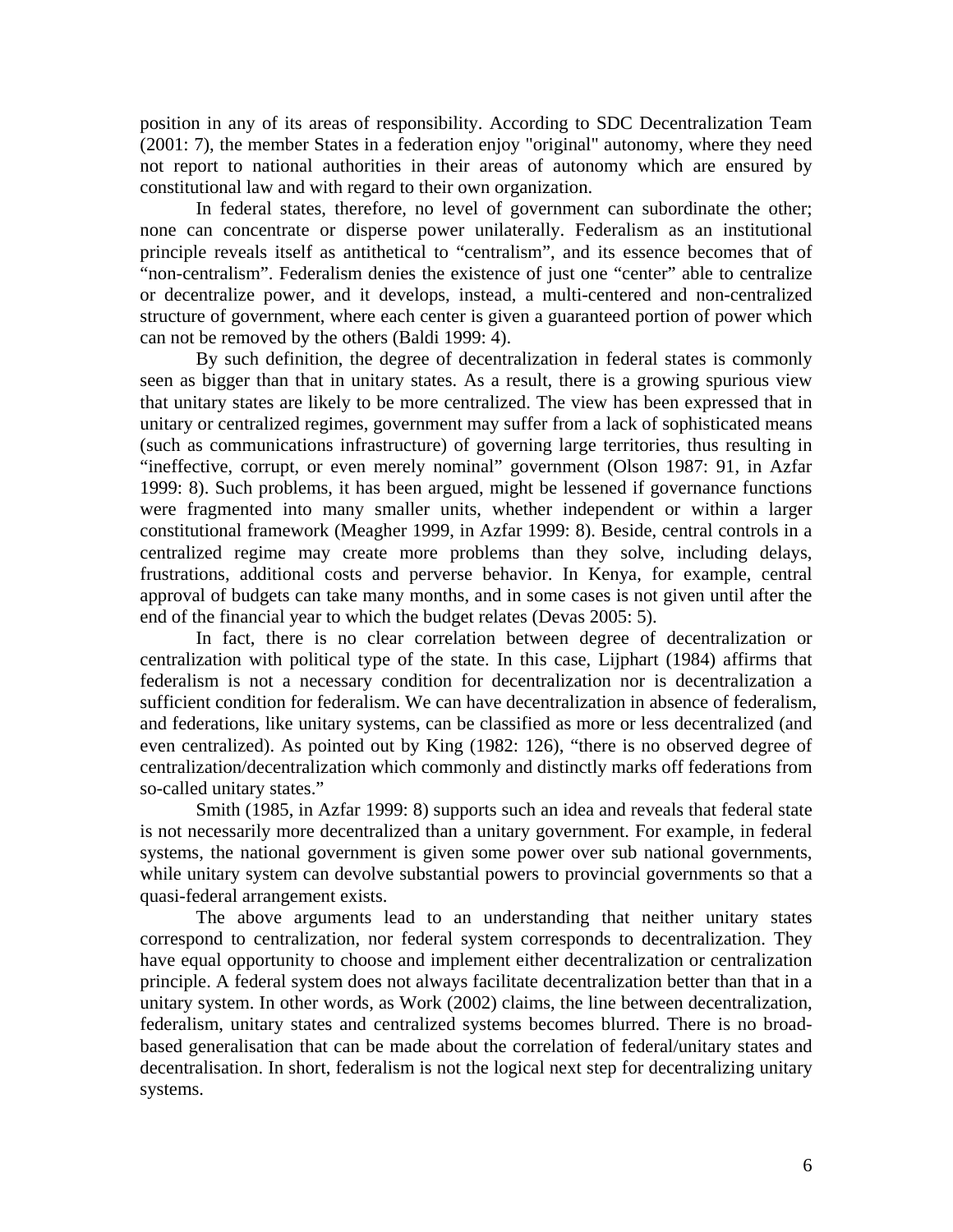In the discourse of decentralization, consequently, the political structure of states is not so imperative. In fact, there is not enough academic evidence supporting idea that unitary system could be completely differentiated to federal system. In this case, Basta (no year) avows that there is no completely unitary state. Every state is at least composed of municipalities as decentralized units. Accordingly, the major question arises as to how to differentiate among a unitary state practicing deconcentration, a decentralized unitary state and a federal state. Similarly, Prasojo (2008) makes an elucidation by saying that it is impossible to find any country which is absolutely unitarian, or totally federalist. The relationship between central and local government in both countries reflects a polycentric movement instead of mono-centric. It dynamically moves from unitary continuum to federalist continuum, and the other way round. $8$ 

To sum up the above discussion, Work (2002: 11) provides an interesting conclusion about the correlation between federal or unitary states with the degree of decentralization (and deconcentration), as follows:

*"There is no broad-based generalization that can be made about the correlation of federal/unitary states and decentralization. Some federal states are highly centralized - such as Malaysia, while some unitary states have a high degree of decentralization such as China. According to a study of fiscal decentralization (based on sub-national governments' expenditure share) of 31 decentralized countries, 18 are unitary governments and 13 are federal. According to Robert Ebel, the average sub-national share of expenditures is 38% for federal countries and 22% for unitary countries. While this may give a sense that federal countries are more decentralized one should keep in mind that these measures do not reflect sub-national government capacity, quality of service provision, and citizen participation."*

<span id="page-7-0"></span><sup>8</sup> Just like in decentralization – deconcentration continuum, unitary and federal states reflect analogous continuum line. Buchanan (1995: 24) is one of authors who build a continuum model of unitary and federal states. According to him, the most effective federal structure maybe located somewhere near the middle of the continuum, between the regime of fully autonomous (on the left side) and the regime of fully centralized authority (on the right side). His model suggests that constitutional reform aimed toward the competitive federal structure must be characterized by *some increase in centralization*, if the starting point is on the left, and by *some decrease in centralization*, if the starting point is on the right. Buchanan named the equilibrium point between unitary and federal states as *competitive federalism*. In this case, Wagner (2001) defines competitive federalism as: *"…an intellectual construction that locates governance within an openly competitive approach to processes of social organization. This construction stands in contrast to that of dual federalism, which envisions different levels of government as possessing sole, monopolistic authority in their assigned areas. Competitive federalism allows for different levels of government to compete to provide services, maximizing the number of people whose preferences are met*."

Likewise, Boeckenfoerde (2007: 9-11) provides a concrete example of the increase and decrease in centralization, or the moving element of federalism and unitary forces. In the first time of its establishment in 1776, USA was a confederation, but in 1787 it became federalism. After the Civil War from 1861-1865, there was a revision of "dual-sovereignty". Then, during 1980s, Reagan administration moved to define a "New Federalism". The main point is that political system and structure in any single country never stop at the same point for a long period. It is sort of never-ending process of finding ideal form of government administration system.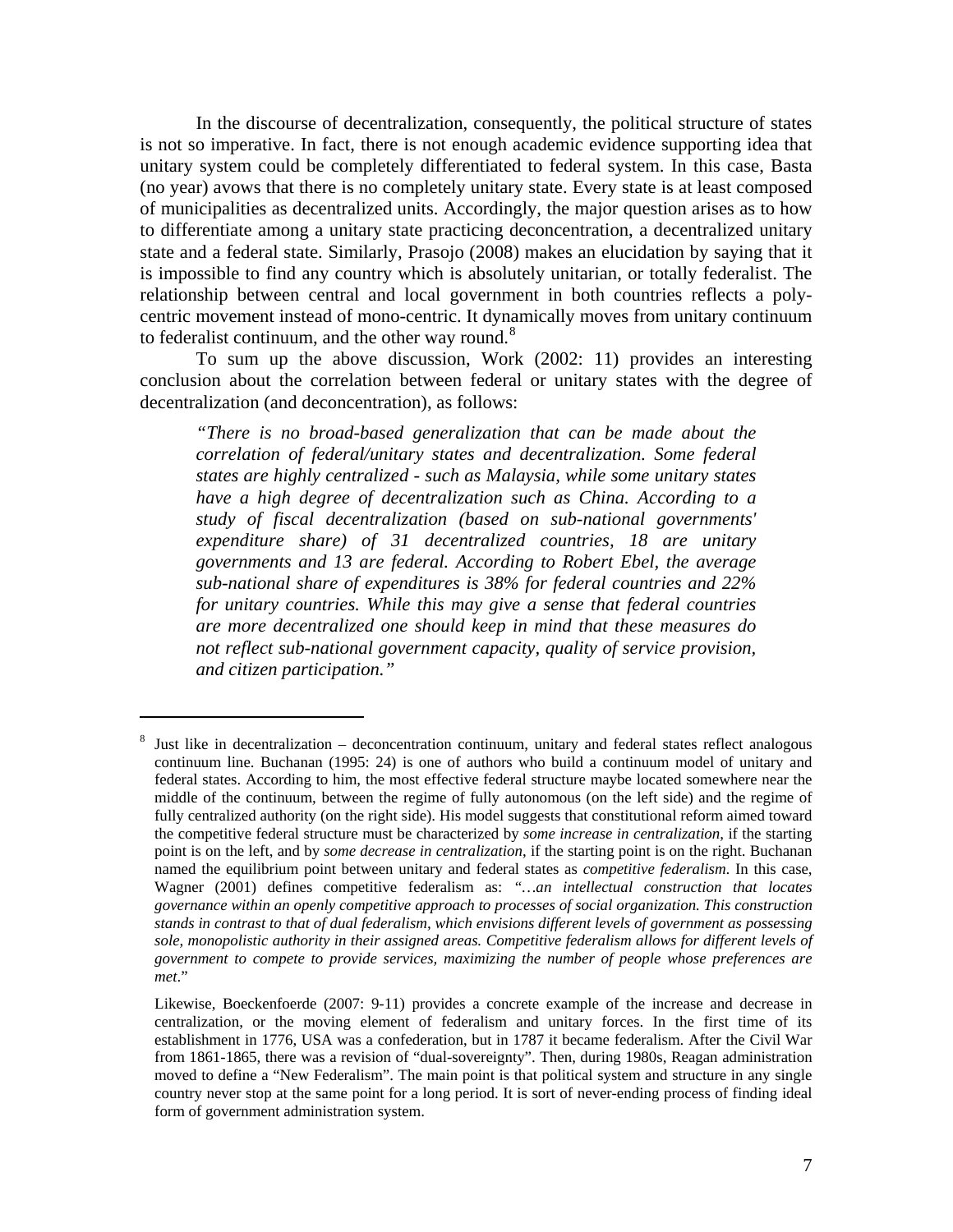#### **3. Centralism and decentralism debate**

 $\overline{a}$ 

As described earlier, decentralization has become global trends to improve the quality of governance. Yet many developing countries have resisted decentralization and maintained the powerful role of central government. It indicates that unitary states or federal state could be either centralized or decentralized.

In this case, centralism and decentralism are two different paradigms having shared objective, i.e. promoting good and democratic governance. According to the first paradigm, good government arises (within a democratic framework) wherever power is effectively centralized in the hands of a single party, thus establishing a system of effective accountability at all levels of government. On the contrary, according to the second paradigm, good government arises from institutions that are diffuse and decentralized, where multiple veto points check the accrual of power in any single source (Gerring, Thacker, and Moreno, 2004: 3).

Centralization, by definition, is the concentration of administrative power in the hands of a central authority, to which all inferior departments and local branches are directly responsible; while decentralization the weakening of the central authority and distribution of its functions among the branches or local administrative bodies. Total decentralization would require the withering away of the state, whereas total centralization would imperil the state's capacity to perform its functions (Cummings 1995: 103, Hutchcroft 2001: 31, Gerring, Thacker & Moreno 2004: 4-11).

A crucial question occurs in the context of centralization and decentralization discourse: where is the position of deconcentration, and how do we explain the relationship between centralization, decentralization, and deconcentration?

In some articles written by Dickovick (2003), Hutchcroft (2001), and Cummings (1995), decentralization has been analyzed from the reverse view of centralization. In this case, centralization has two major variants, i.e. concentration and deconcentration (FAO 2006: 31). Since deconcentration is one of centralization variants, then people starts to identify deconcentration as an expression of centralization. As a result, deconcentration is frequently thought as a contradictory concept to decentralization.

The next question would be: is decentralization and deconcentration really a dichotomy, or are they moving along the same continuum? In the dichotomy principle, decentralization and deconcentration is replacing or overwhelming each other. There is only one choice available, either decentralization or centralization (deconcentration). Meanwhile, in the continuum principle, decentralization is complement to deconcentration. In addressing such dilemma, UNDP (1999: 3) concludes that decentralization is not an alternative to centralization; both are needed. Similarly, Cummings (1995: 109) also alleges that the question of centralization or decentralization is simply a matter of proportion; it is a matter of finding the optimum degree for the particular concern.

The most important thing in managing relationship between central and local government in a certain country, therefore, is creating a sustainable equilibrium between

<span id="page-8-0"></span><sup>&</sup>lt;sup>9</sup> FAO (2006: 31-32) explicitly reports as follows: Centralization assumes the existence of a united administrative center and is made up of two variants: concentration and deconcentration. Meanwhile, decentralization necessitates four interrelated preconditions: the existence of a legal body, recognition of own interest, existence of own organs, and existence of an a posteriori administrative control of legality.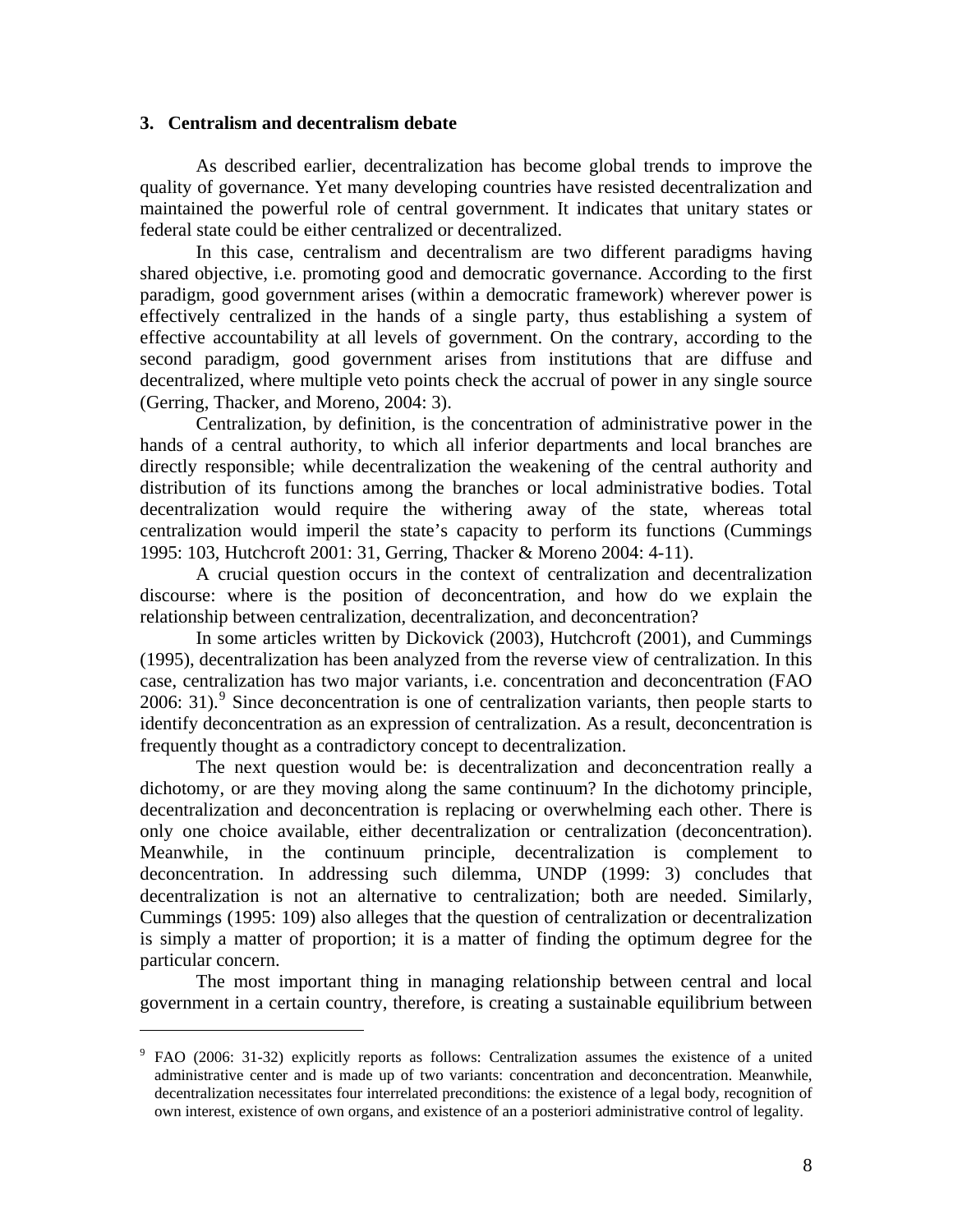centralizing and decentralizing forces. According to Kauzya (no year: 9), in every country there are always centripetal forces tending towards centralization and centrifugal forces tending towards the periphery. All countries, centralized or decentralized, always seek to find an appropriate mix of these types, the central question always concerning how much decision making power to transfer to local governments. Decentralization is undoubtedly essential to promote good and democratic governance, but decentralization succeeds best in situations where there is a strong central government in terms of legitimacy and capacity (Kauzya, ibid).

The interplay between centripetal and centrifugal forces can lead to either total unity (strong centralized, unitary state) or total disintegration. But, it can also lead to a mid-point equilibrium of decentralized governance with shared exercise of power. The following figure illustrates the interchange between centripetal forces (centralization) and centrifugal forces (decentralization), and efforts to achieve optimum degree of equilibrium.



**Figure 1**: Equilibrium of centralization and decentralization forces (Kauzya)

There are other factors why centralization and decentralization need to be rewardingly combined. It is rather impossible for decentralization or centralization to run in an independent way. Beside, they also need certain circumstances to be effectively applied. FAO (2006: 42) deems that centralization works best only when the following prerequisites are met: strong state presence, concentration of the capacities at central level and there is only intervention as a type of negotiation at the central level. The establishment of centralization, therefore, will highly rely on favorable conditions such as homogeneous political system, or possibility to use quick intervention during emergency cases.

Accordingly, decentralization will occur at its best when supported by functioning democracy, good technical capacity of local government, and vivid civil society organizations. In addition, decentralization also needs the following favorable contexts to be effectively implemented: when there are contrast needs or characteristics among regions, and when local actor mobilization is a decisive factor in setting policies (FAO 2006: 41-42; see Table 1 and 2).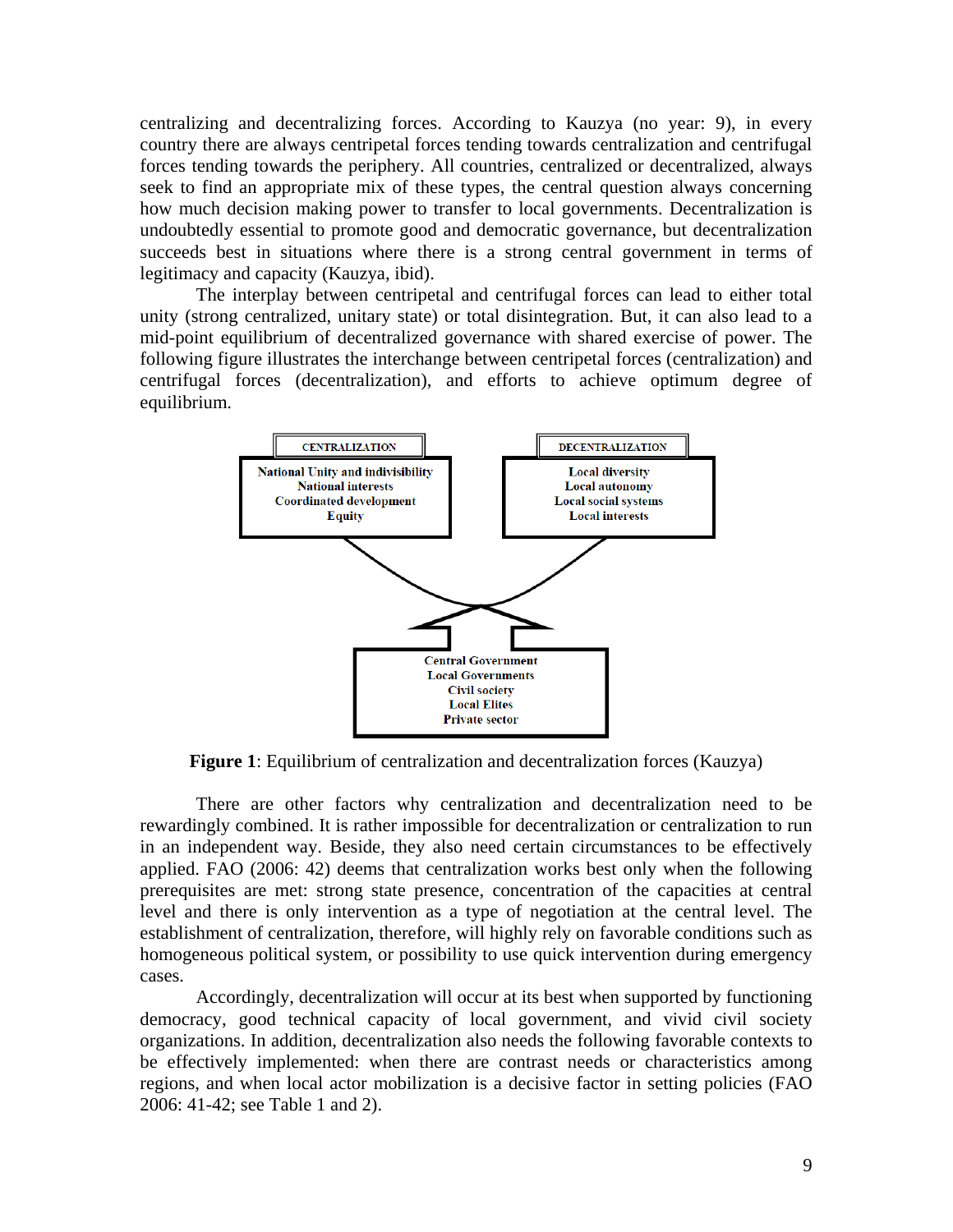| In terms of:                                            | Centralization                                                  | Decentralization                                                      |
|---------------------------------------------------------|-----------------------------------------------------------------|-----------------------------------------------------------------------|
| <b>Functioning of</b><br>representative<br>institutions | Strong State presence                                           | Functioning democracy necessary                                       |
| <b>Capacities</b>                                       | Concentration of the capacities<br>at central level             | Required local technical capability                                   |
| <b>Civil Society</b><br><b>Organizations</b>            | Only intervene as a type of<br>negotiation at the central level | Civil Society Organizations well<br>implanted at all different levels |

## **Table 1.** Prerequisites for centralization and decentralization

### **Table 2.** The favorable context for the establishment of centralization and decentralization

| a centralized approach is preferable;                                                                                                                 | a decentralized approach is preferable;                                                                                                   |
|-------------------------------------------------------------------------------------------------------------------------------------------------------|-------------------------------------------------------------------------------------------------------------------------------------------|
| If the policies put in place are homogeneous and<br>applicable as they are                                                                            | If the needs at the local level are specific to<br>the context of each territory, requiring a<br>differentiation of the support policies, |
| If it is necessary to face emergencies requiring a<br>quick and coordinated intervention at the central<br>level (situation of war, natural disaster) | If local actor mobilization is a decisive factor<br>for success of the set-up policies                                                    |

The above explanation implies that either centralization or decentralization has its own advantages and disadvantages (FAO 2006: 42; see Table 3). The precise and proper combination between the two is believed as an ideal manner in achieving balanced roles and responsibilities among levels of government.

| In terms of:                                        | Centralization                                                                                                         | Decentralization                                                                                                                                                                              |
|-----------------------------------------------------|------------------------------------------------------------------------------------------------------------------------|-----------------------------------------------------------------------------------------------------------------------------------------------------------------------------------------------|
| Implementation of<br>development<br>policies        | Adapted to the implementation<br>of non-differentiated policies<br>Example: policies of agriculture<br>intensification | Possibility of implementation of differentiated<br>policies<br>Examples: environmental policies, the struggle<br>against unemployment and social exclusion,<br>reconciliation programs etc.   |
| Mobilization of the<br>demand for local<br>energies | Can lead to a certain "sclerosis"<br>of local initiatives                                                              | Effects of mobilization at the local level:<br>■ interest raising<br>creation of partnerships and social cohesion<br>qaining of expertise and establishment<br>technical teams at local level |
| <b>Effectiveness</b>                                | <b>More</b> rigidity<br>■ More time required                                                                           | More flexibility:<br>$\blacksquare$ in decision-making<br>in management                                                                                                                       |
| Control of the use<br>of public funds               | In general only documentary<br>control<br>■ Centralized control sometimes<br>allows for economies of scale             | Direct physical control at the local level in<br>addition to the documentary control                                                                                                          |

**Table 3.** The advantages and disadvantages of centralization and decentralization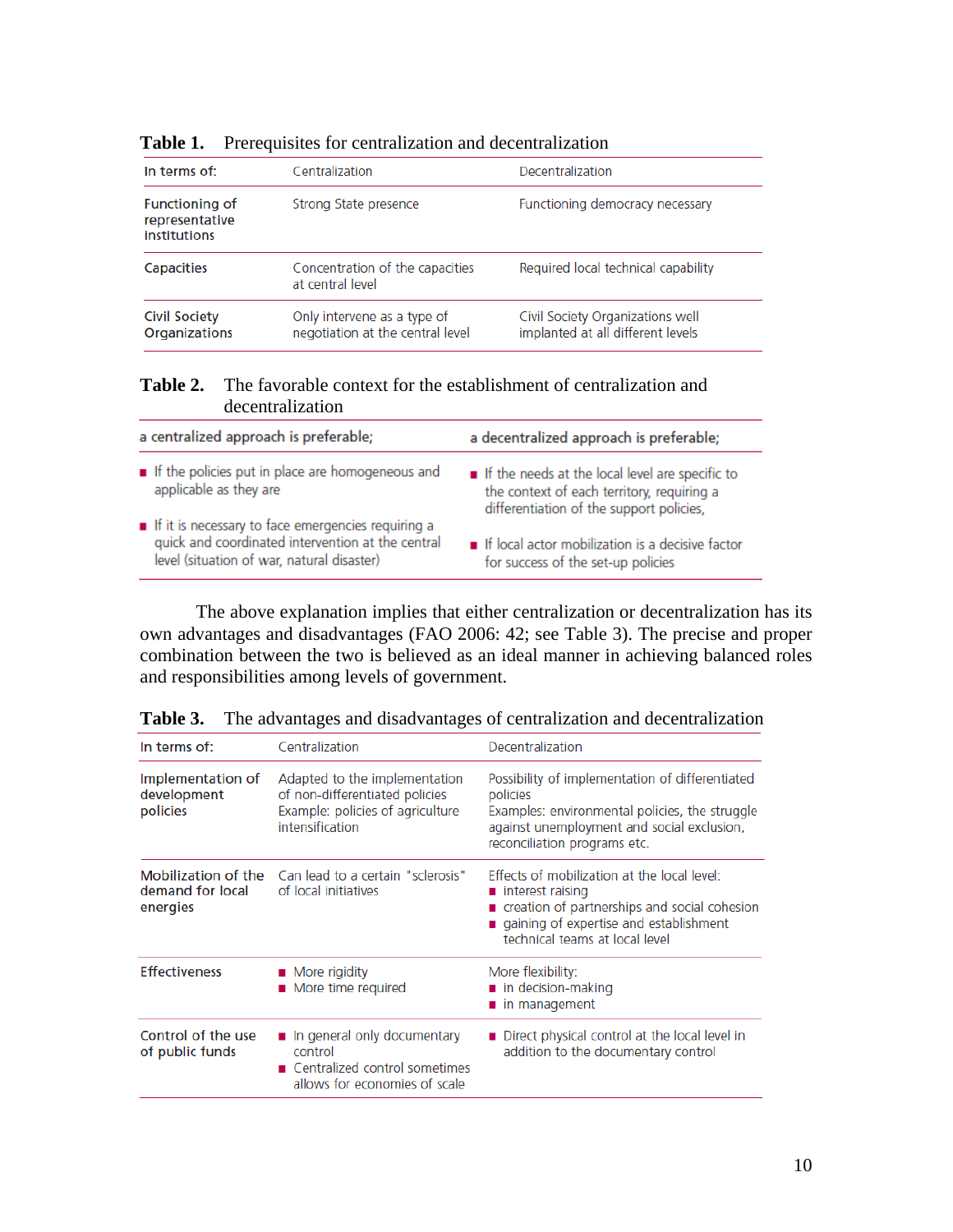As Cummings (1995: 109-110) clarifies, the centralization versus decentralization debate is a question of balance, but the ideal balance between centralization and decentralization changes, driven by changing environmental circumstances. It is assumed that while an optimum may not exist in practice, but there does exist a theoretical balance point towards which workable techniques for satisfying can be aimed. Due to the dynamic of organizational environment, the level of this point (satisfying point between centralization and decentralization) depends on environmental circumstances, and will need reviewing throughout time as these circumstances change. As a result, the "blend (of centralization/decentralization) may not be constant. Like the ribbon in the middle of the tug-of-war rope, it moves to and fro according to the strength of competing  $influences.$ <sup> $,10$  $,10$ </sup>

In the reality, countries practicing centralization (to some extent deconcentration) and decentralization are also varied. In this case, FAO's publication (2006: 92) identifies five categories of countries: 1) countries with weak decentralization and participation, includes Guinea Bissau and Chad; 2) countries with weak decentralization and average participation, includes Morocco and Mauritania; 3) countries with average decentralization and weak participation, such as Algeria; 4) countries with strong decentralization and participation, covers Burkina Faso and Senegal; and 5) countries with average decentralization and participation, covers Togo, Benin, Guinea, Niger, and Cape Verde (see Figure 2).



**Figure 2.** Centralization and decentralization in African countries

In a similar way, Hutchcroft (2001: 39) analyzes the complexities of centralization and decentralization in both administration and politics. After developing

<span id="page-11-0"></span><sup>&</sup>lt;sup>10</sup> Cummings leans his outlook mainly on the previous works by Cuthbert, "Fayol and the Principles of Organization". In: Tilett, A., Kempner, T. and Wills, G. (Eds), *Management Thinkers* (Middlesex: Penguin, 1970); Carnall, C. A., *Managing Change in Organizations* (London: Prentice-Hall, 1990); Goldsmith, W. and Clutterbuck, D., *The Winning Streak Workout Book* (London: Weidenfeld and Nicholson, 1985); and Henry Fayol, *General and Industrial Management* (London: Pitman & Sons, 1949).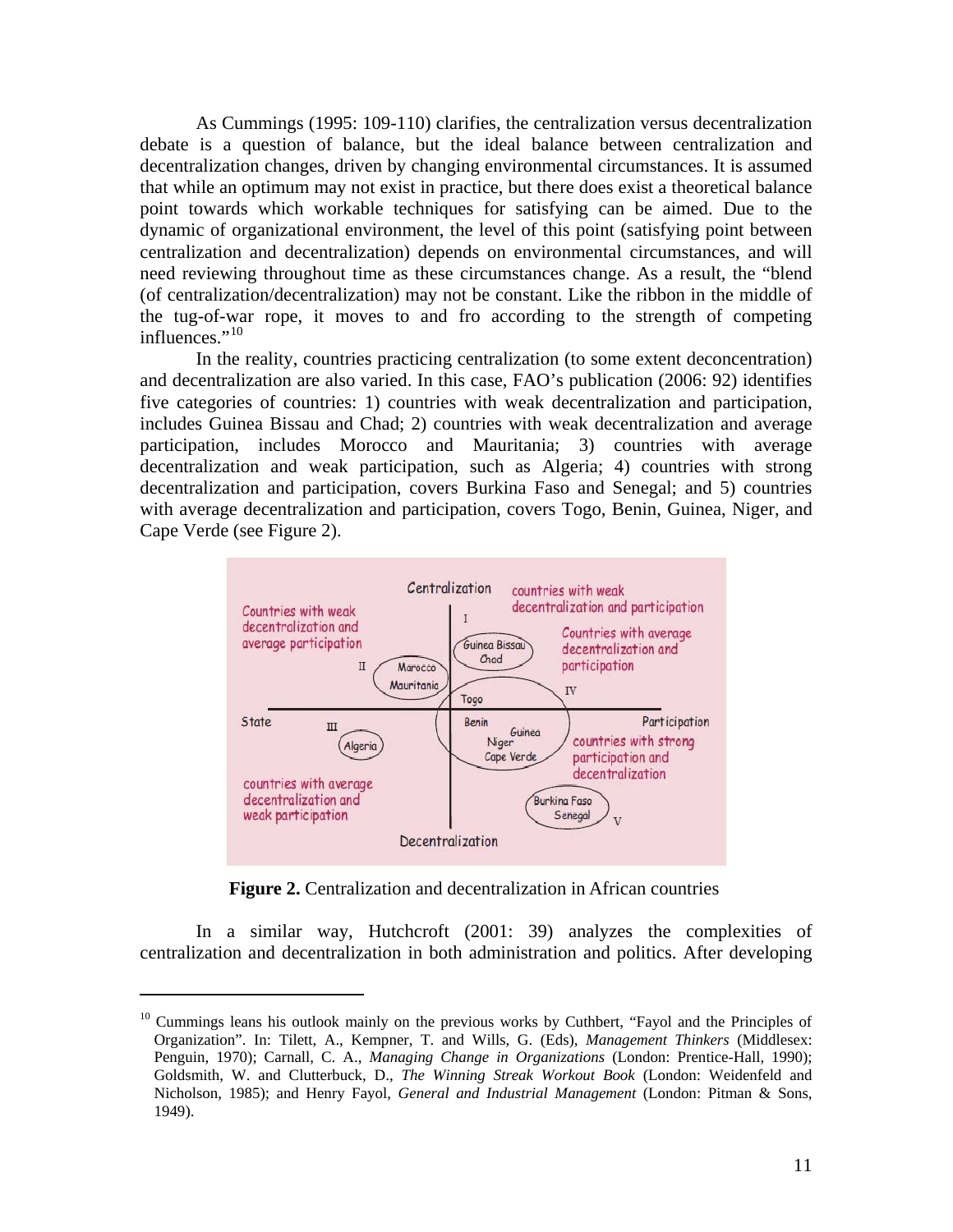two distinct continuum of administrative and political centralization/decentralization, he combines them in a single matrix to highlight the wide range of strategies and outcomes that emerge from the complex interplay of the two spheres. As a result, he produced four quadrants of country typology: 1) administratively and politically more decentralized country, such as Philippines and Somalia; 2) politically more decentralized but administratively more centralized country, includes Brazil and Thailand; 3) politically more centralized but administratively more decentralized country, like China; and 4) politically and administratively more centralized country, comprises Indonesia and Britain under Thatcher (see Figure 3).

|                                  | <b>ADMINISTRATION</b>                       |                                  |  |
|----------------------------------|---------------------------------------------|----------------------------------|--|
|                                  | relatively more<br>centralized              | relatively more<br>decentralized |  |
| relatively more<br>centralized   | Suharto-Era Indonesia                       | China Since 1979                 |  |
| P<br>O                           | Thatcher-Era Britain                        |                                  |  |
| S                                | Authoritarian Brazil<br>Democratic Thailand | Democratic Philippines           |  |
| relatively more<br>decentralized |                                             | Post-1991 Somalia                |  |



Again, both Hutchcroft's and FAO's model indirectly reflects that a sound mix between centralization and decentralization degree may differ among countries, and therefore, should be carefully scrutinized based on specific demands and characteristics of individual countries. In short, even though decentralization is becoming much more preferable trend in the global political reform, extreme decentralization may generate a hazard, especially when local authorities are relatively incapable of managing and executing the functions devolved.

## **4. The prospective model of centralization – decentralization interface and its future trend**

Although centralization and decentralization interacts each other to apprehend a balance; and although deconcentration and decentralization tend to find an equilibrium point, there are still some prospective models of deconcentration – decentralization interference might be proposed to be implemented, as the following:

• *Model 1: Deconcentration comes before decentralization*. In this model, certain degree of decentralization will only be given when local government has suitable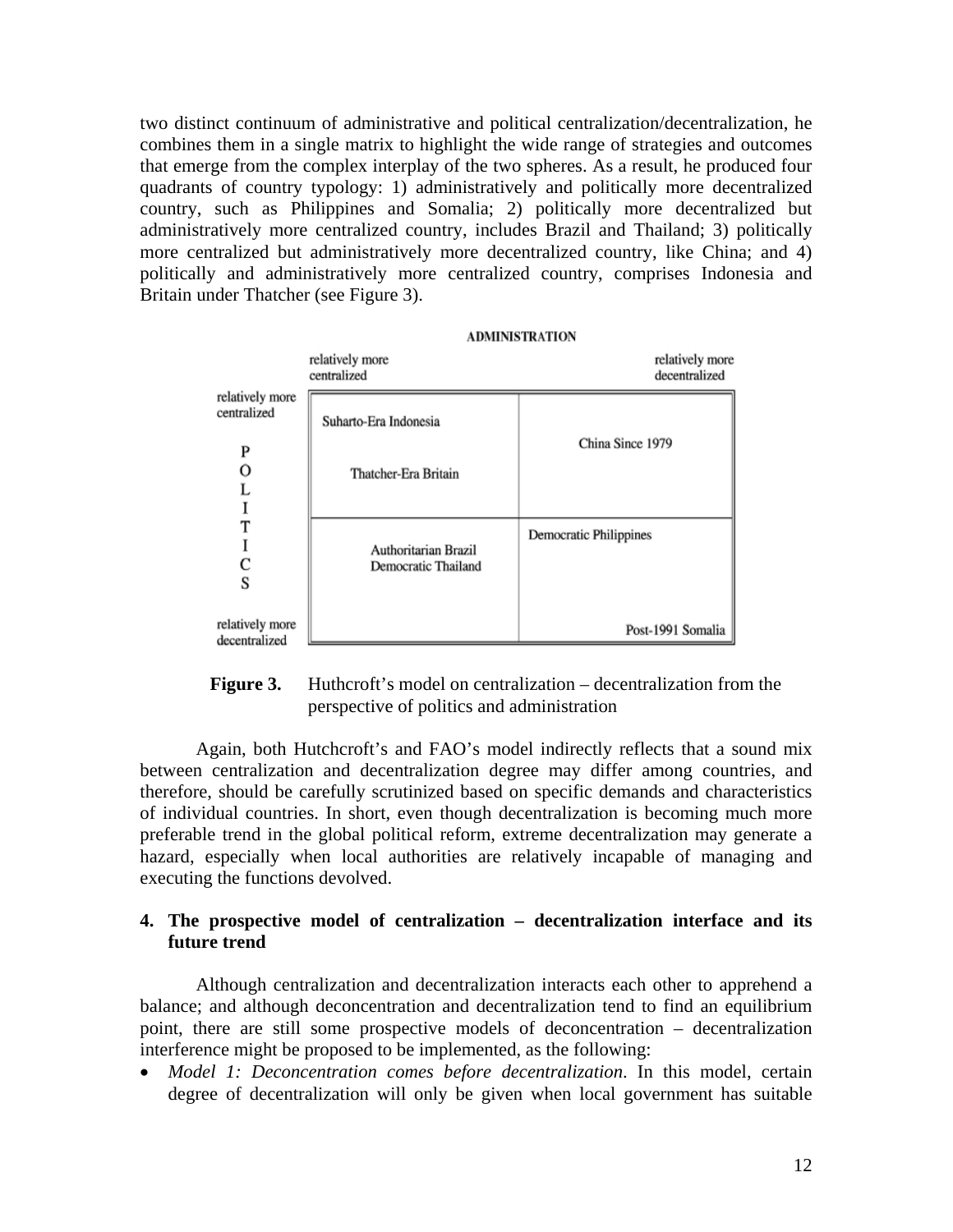capacity. If LGUs are still lacking of capacity, central government will takeover all of authorities and responsibilities. Incapable LGUs turn automatically into central government agencies. Whenever LGSs' capacities grow significantly, they can be promoted as autonomous decentralized local governments.

- *Model 2: Deconcentration is accomplished alongside decentralization on its own field of authority*. In this model, central government may propose and execute any project in the local level other than local government's authority. Division of central – local authorities is a prerequisite to prevent from any redundant, blurred, or overlapped possibility.
- *Model 3: Deconcentration and decentralization is simultaneously run with varied degree on each side*. In this model, portion of decentralization could be bigger or smaller than deconcentration, depends on government needs and expected objectives. Deconcentration programs are basically designed to meet national standards public services provided by local government units (see Figure 4).



*Source*: Author's conceptualization



Figure 4 might be interpreted into two different ways. Firstly, each model describes the situation that stands alone and has no relation with each other. A country can implement the model in accordance with certain preferences. Secondly, the model is a sequential logic, meaning that the first model is the earliest stage in the relationship set up central and local. Along with the increased ability of local administrators and governance complexity, the second model can be applied to reduce the central government's workloads as well as to meet the demands from below. Furthermore, as local government's capacity growing, the third model might be promoted as a good option to build more effective and efficient governance.

The above model is proposed simply to make our understanding on the practice of decentralization/centralization in a certain country much easier. However, since the ideal balance between centralization and decentralization may not exist; there must be a more desirable option. In such a situation, decentralization tends to be more preferable than centralization. There are some reasons why decentralization appears to be the most appropriate policy of today. According to FAO (2006: 42), there are at least five factors contributing to the increasing interest of decentralization, i.e. state withdrawal calls for alternative solutions, the advancement of democracy opens new doors, civil society is better prepared, the challenges of development are more complex, and technological development broadens new perspectives.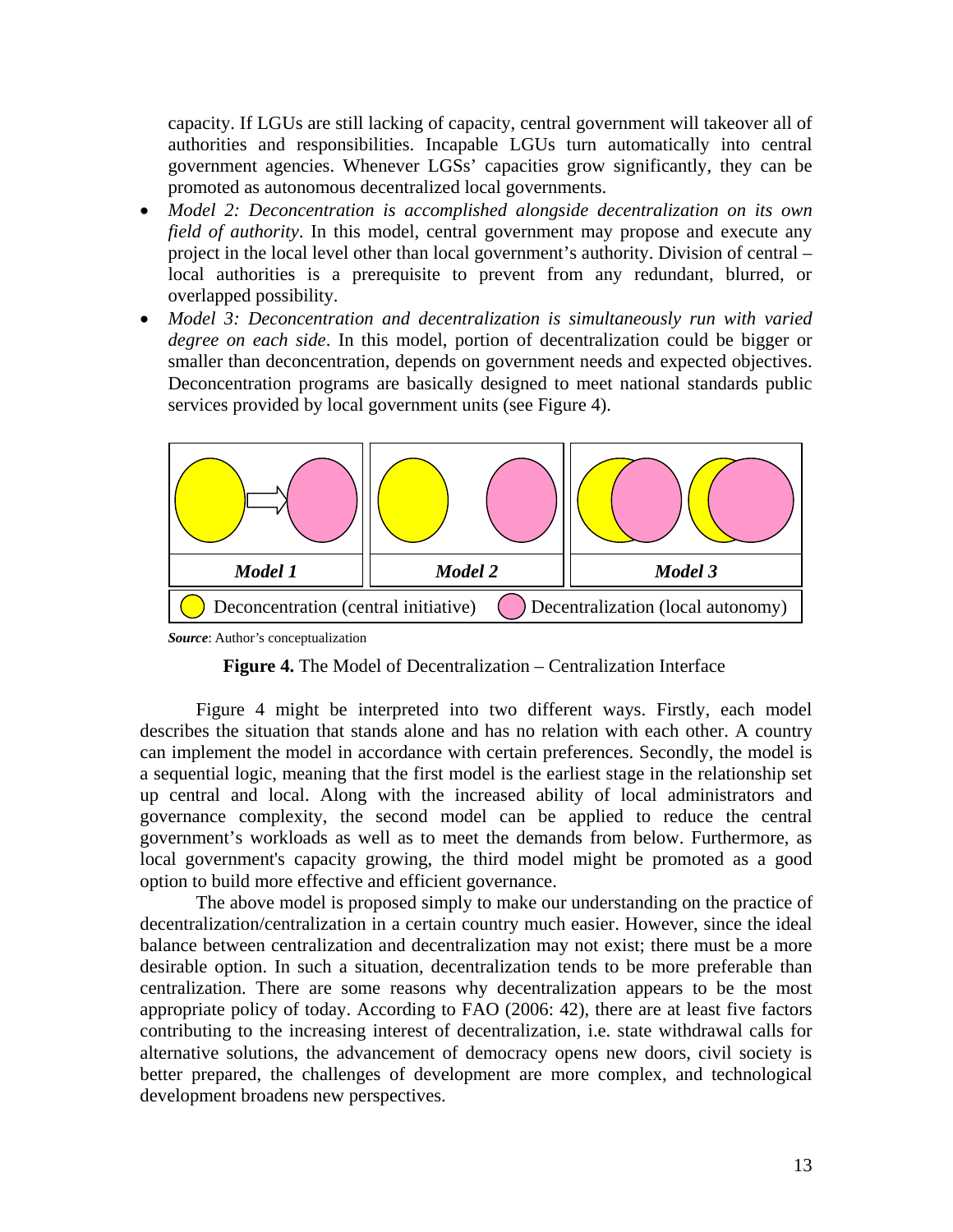Similarly, Fleurke and Hulst (2006: 39) decentralization option tend to be more popular due to disadvantages of centralized administrative system. In the case of Europe with specific reference to the Netherlands, there are five disadvantages of centralized system as follows: 1) central government had reached the limits of its capacity to process the growing streams of information on increasingly complex policy issues and to react in an adequate way to demands from an ever more dynamic society; 2) local government had to deal with a highly fragmented central government that hindered an integrated approach to complex policy issues; 3) the lack of discretion caused by the detailed central rules connected with specific grants impeded local government to customize public service delivery to local circumstances and needs of individual citizens; 4) the widely spread phenomenon of centrally regulated specific grants frustrated the efficient allocation of resources by local government; and 5) the vitality of local democracy was threatened because centralization changed the character of local government.

From historical perspective, the demand for a stronger decentralization is also quite obvious. Cummings (1995: 113) considers that decentralization first appeared in 1846 "*An irresistible power of decentralization*", continued till 1859 "*What you want is to decentralize your government*". He also quotes some sources favor to decentralization as follows:

*Decentralization was described as part of a "new wave" in which "new political parties, new philosophies, and new management techniques sprung up and explicitly attacked the centralist premises of the previous ruling paradigm" (Toffler, 1981, p. 268). Things were on the move, and they were moving along a linear groove towards decentralization. Naisbitt (1982), for example, entitles his chapter on the "megatrend" decentralization "Centralization~Decentralization". This path was reconfirmed and perpetuated by textbooks emphasizing that "The clear trend today is toward more decentralization" (Stoner and Freeman, 1989, p. 323). Probably the most thorough account of the relationship between centralization and autonomy suggested that "beliefs will swing towards decentralization unless this is discredited by a series of disasters" (Brooke, 1984, p. 340).* 

Again, the passage implicitly explains that there is not any ideal balance between centralization and decentralization or between deconcentration and decentralization. It leads to a rough conclusion about the centralization – decentralization debate in the contemporary governance, that is, both centralization and deconcentration has tended to be weakening, whereas decentralization has been more widely and strongly developed. Consequently, the role of central government has tended to decelerate, while local participation, initiative, and capacity should be continuously strengthened.

## **5. General description on cross-country deconcentration and decentralization experiences**

As elaborated before, either unitary or federal states may apply decentralized or centralized system, though the pendulum tends to move to the decentralized side. Among unitary or federal states, centralization practices are more easily observed in the first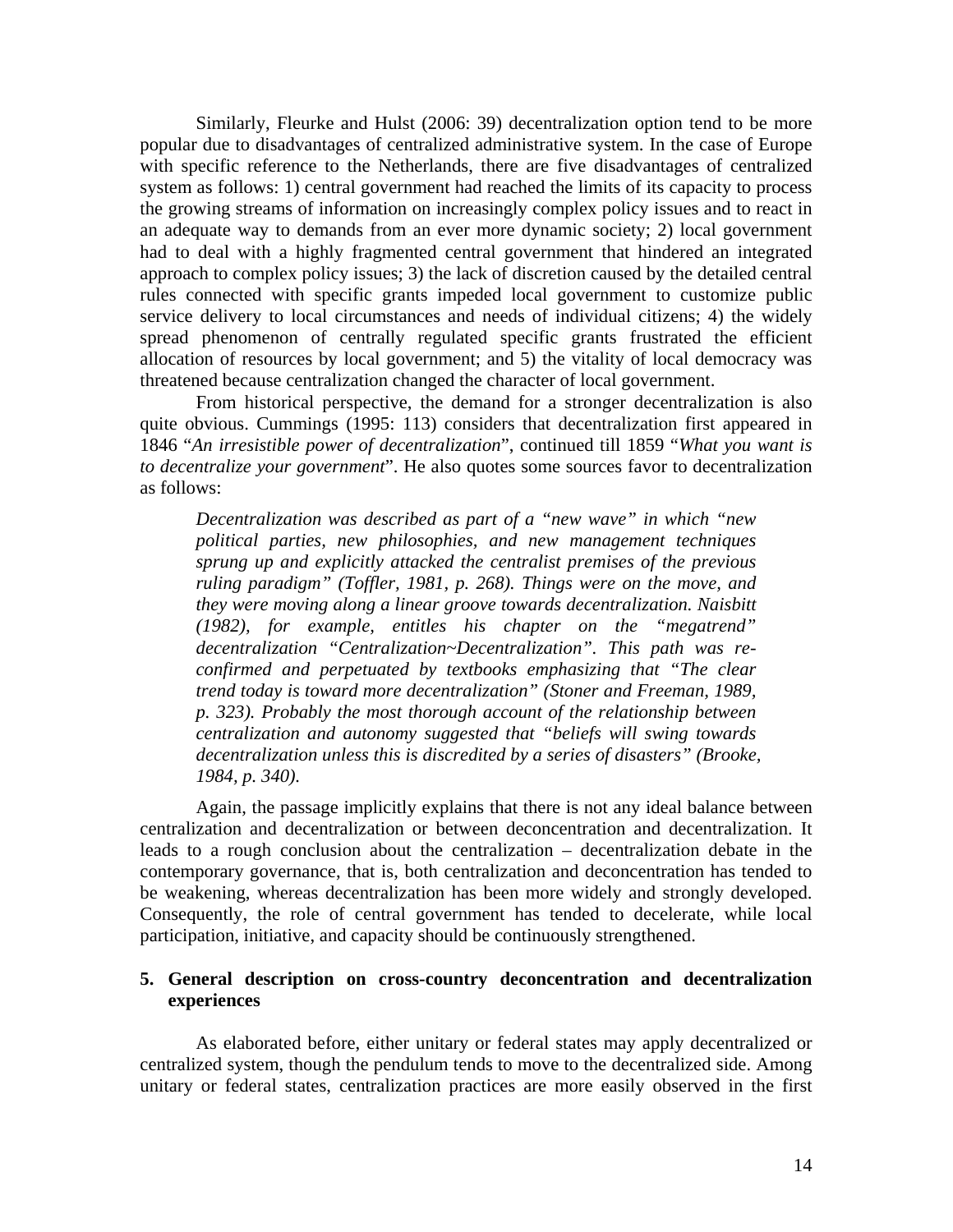type.<sup>[11](#page-15-0)</sup> Because, the process of state formation in this type is not preceded by any agreement between the small states that already exist.

Myanmar is a good example as one of the worlds's most centralized unitary states in Asia. But recently, officials in Myanmar have expressed the need for reforms involving a degree of decentralization. In this deep-rooted conflicting country, decentralization has been applauded for its supposed potential to improve levels of public participation, bureaucratic accountability, administrative efficiency, and responsiveness to local needs, among other goals (Fritzen & Lim 2006: 1).

From Latin America region, centralized unitary state is represented by Costa Rica. Ryan (2004: 82) conveys that centralist tradition in that country is among the strongest in Latin America. Efforts to move away from this tradition over the past 25 years can be almost uniformly characterized as tepid, disjointed, and ultimately unsuccessful. The decentralization discourse was characterized primarily by ambiguity, as quoted from Rivera:

"*…on the one hand, in their verbal and written statements [central political leaders] would affirm their support for decentralization and strengthening municipal government while in institutional practice they acted to strengthen the classical centralist model…. One is left with the impression that [these leaders] are in agreement with decentralization in any form that does not touch centralism.*"

Comparable picture can be observed in the European countries. According to Jeffery and Wincott, 2006: 3), United Kingdom has a reputation as one of the more centralized regime in contemporary Europe. The United Kingdom is in many respects a highly centralized political system, with power formally concentrated in a famously—or notoriously—strong and putatively sovereign parliament. Goldsmith and Newton (1983: 216) also note that central government has always been powerful in Britain, which, with France, is one of the most highly centralized, unitary states in the western world, but in the last few years the centre has further consolidated its power by increasing its legal, political, and financial control over local authorities.

Other apparent centralized state can be scrutinized among Middle East and North African (MENA) countries. Overall, local government systems in the MENA region can be characterized as a form of deconcentration rather than one of devolved local selfgovernment. In general, the public administration system is highly centralized, equipped with an elaborate system of deconcentrated field offices of line agencies. Decisions for the most part, especially service delivery decisions, are made by the central government and the role of subnational authorities is largely confined to carrying these out. In the region, the general trend is to have two distinct types of local government units: deconcentrated and decentralized (municipal) units. The operations of these two types of local governments are subject to totally different rules. In all countries, the deconcentrated units of the central government provide a big chunk of public services, including health and education, under strict guidance of the central government. Whereas, decentralized units (generally municipalities) perform limited number of functions such

<span id="page-15-0"></span><sup>&</sup>lt;sup>11</sup> Centralization might be transformed into two different variants, concentrated centralization and deconcentrated centralization. Such variation leads, in turn, to a misleading conception that deconcentration have been perceived as, more or less, identical to centralization.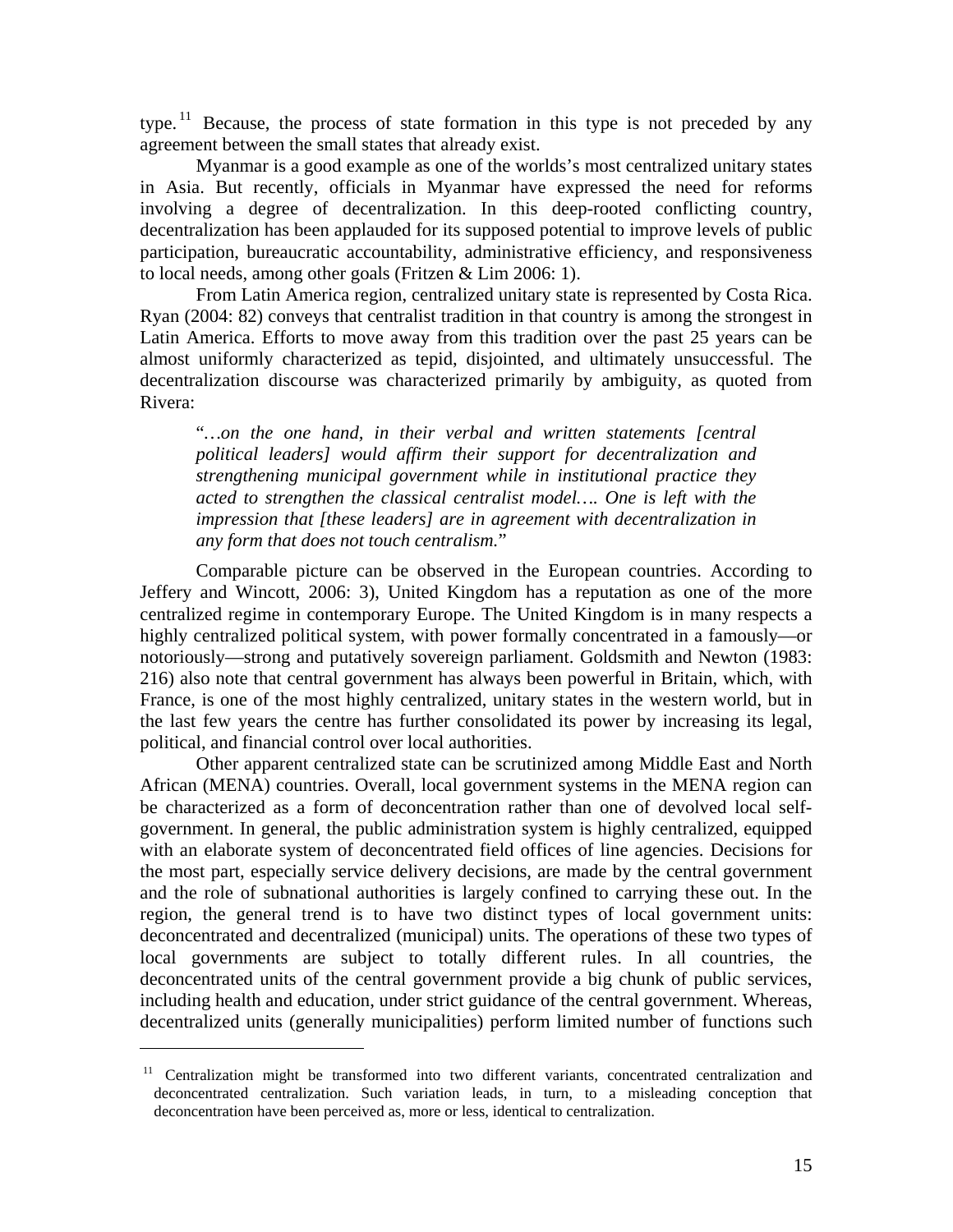as street paving and maintenance, construction of local roads, street lighting, garbage collection, library and park services, and issuing permits for constructions (Tosun 2008: 7).

Vietnam and Cambodia are two countries in South-East Asian region experiencing similar situation as occurred among MENA's countries. Smoke (2005: 26, 28) notes that Vietnam, which became a centrally planned communist state after the Vietnam War, has increasingly formalized the sub-national government framework since the mid-1990s. As in China, economic reforms in Vietnam (*doi moi*) spurred initial progress on intergovernmental reform. The center still exerts substantial control, but subnational governments have some discretion. Provinces have greater powers, including considerable authority over lower levels. Popular participation and grassroots demand for political voice have grown, but Vietnam remains a one-party state and a fairly centrally driven system. The country has moved forward with its decentralization framework and conducted some successful policy experiments, but implementation is uneven and additional reforms are required. Vietnam has seen legal or de facto deconcentration of functions to subnational entities that remain substantially accountable to the center, though elements of delegation and devolution have emerged. Additional notes are given by Smoke as follows:

*"In Vietnam, decentralization policy blends a deconcentration of service responsibilities with an allocation of rights that resembles devolution. The latter, however, is much less developed than the former, although provinces have considerably more power and autonomy than subprovincial entities. Even provinces are subject to minimum expenditure requirements in some sectors, and the central government still sets rates on major sources of revenue."* (Smoke 2005: 29)

Meanwhile, Cambodia's decentralization is relatively unique. Following elections brokered by the United Nations (UN) in 1993, the center reclaimed power from provincial governors—who had previously ruled with a free hand—in order to impose discipline on the intergovernmental system. Reforms adopted in 2001 led to the election of commune councils and provided them small intergovernmental transfers without formal service responsibilities or own-source revenues. This approach focuses on meeting immediate community needs and developing trust between citizens and the government as a first step in decentralization. Provincial reforms have been limited (2005: 27).

Indonesia is also good example of centralized state moving to a more decentralized one. Until the passage of the 1999 reforms, the practice in Indonesia has been largely one of deconcentration, not decentralization. In the highly centralized multitiered unitary state that has existed since the 1950s, with provinces and then local governments as the tiers under the central government, many government functions have been performed by deconcentrated central government agencies in provinces and districts (Alm, Aten and Bahl, 2001: 84). <sup>[12](#page-16-0)</sup> Ahmad and Mansoor (2002: 4) mentions that Indonesia under Soeharto regime was a model of deconcentration than of decentralization,

<span id="page-16-0"></span> $12$  Starting from 2001, when new decentralization laws of 1999 came into effect, Alm et.al. (2001: ibid) believe that there will be several fundamental changes in Indonesia.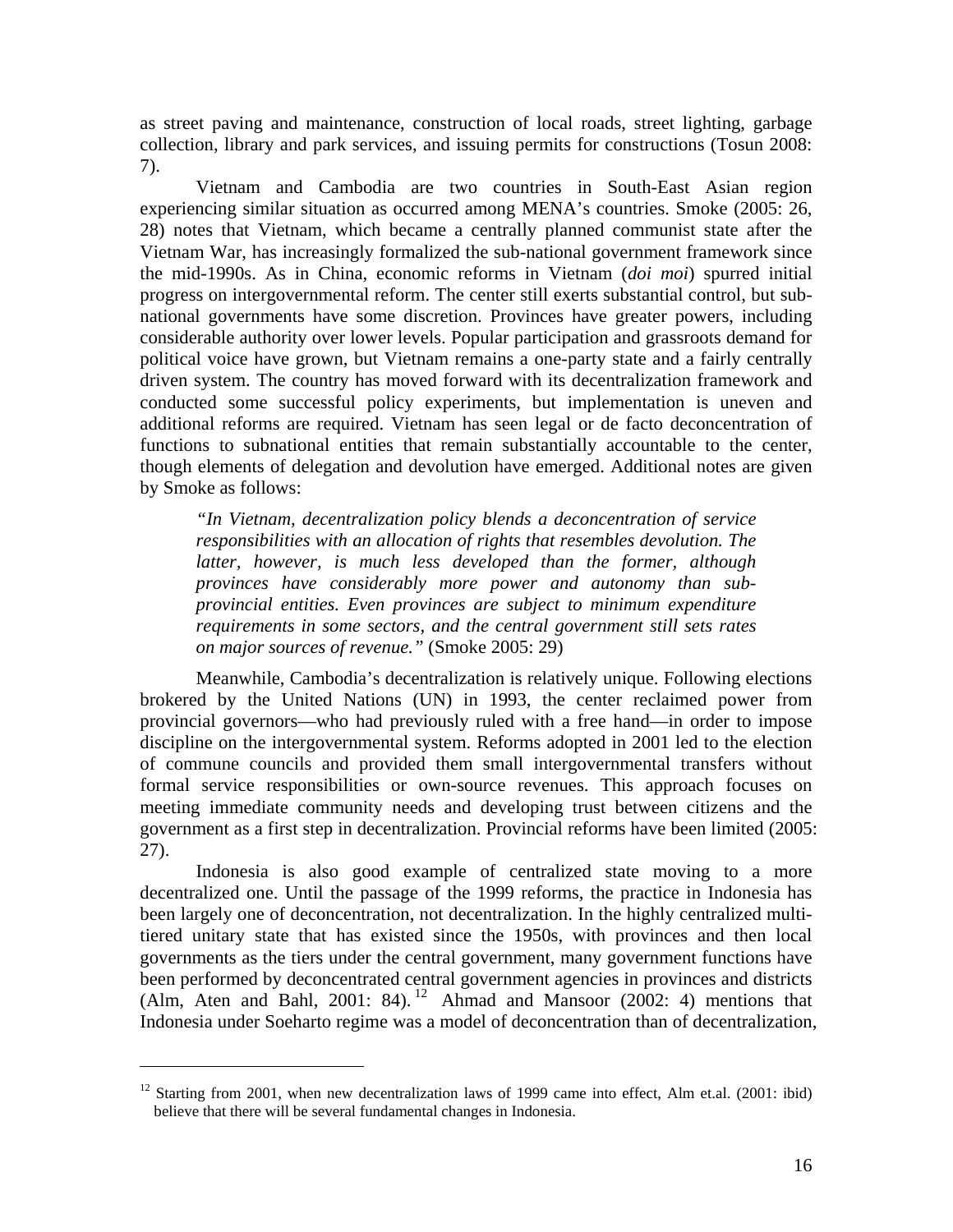with the central government exercising significant control over the appointment of local officials and uses of funds by these officials. Rohdewohld (1995: 84) also concludes that Indonesian decentralization based on previous law of 1974 was more akin to administrative delegation than to political devolution. Even Lewis (2002: 138) categorized Indonesia as one of the most centralized state. He says: "*throughout most of its history, Indonesia's public sector has been counted among the most centralized in the world."*

Decentralization in Indonesia became more of a political imperative in the late 1990s, which is based upon the two new laws drafted in 1999, known as *big-bang decentralization*. [13](#page-17-0) The two laws drastically altered the national-subnational relations by transferring powers, taxes, funds, and personnel to the regions. The authority of the central government has been devolved to subnational governments except for defense, diplomatic, judicial, fiscal, and religious policies. The hierarchical relationship between the province (the first-level subnational government) and the district/municipality (the second-level subnational government) has been abolished (Ito 2006: 139).<sup>[14](#page-17-1)</sup> In addition, regional heads (provincial governors and district heads) are no longer appointed by the central government, but are elected by and accountable to regional parliaments (at the respective level).

As a result of such massive decentralization, the deconcentrated agencies of central government have, for the most part, been abolished, but provinces continue to represent the center in certain instances. It means that governor is the head of provincial autonomous region, which is decentralization, and agent of the central government, which is deconcentration, simultaneously. The governor is responsible for implementing minimum standard of service and doing supervision to local government (district and city/municipal) on behalf of central government.

As decentralization is getting more developed, deconcentration turns into diverse side. Tambunan (2000: 54) notifies that deconcentration in Indonesia is still blurred though his following statement: " *... the two laws, which are theoretically meant to complement each other, still leave the specific areas of deconcentration unclear, and have not specified the regional/local agents in the delegation process. In short, there is still uncertainty in defining decentralization in Indonesia*."

Since decentralization and deconcentration is an inter-connected concept, obscurity of deconcentration policy design, for sure, will affect the implementation of decentralization packages. It implies that strengthening of decentralization should be

<span id="page-17-0"></span><sup>&</sup>lt;sup>13</sup> Koichi (2004: 2) bravely states: "decentralization taken by Indonesia is notable for its scale and speed. It was a Big Bang." Bardhan and Mookherjee (2006, ed.) underscores: "Some of these countries witnessed an unprecedented "big bang" shift toward comprehensive political and economic decentralization: Bolivia in 1995 and Indonesia after the fall of Suharto in 1998*.*" Also World Bank (internet site) confidently pronounces: "Indonesia's decentralization has been a "Big Bang" indeed. Regional spending rose, central civil servants were re-assigned; over 16,000 public service facilities were handed over to the regions; and a brand new intergovernmental fiscal system was put in place all of this without major disruption in government services. Over time, Indonesia becomes one of the most decentralized countries in the world and much more decentralized than would be expected on the basis of the country's structural characteristics."

<span id="page-17-1"></span><sup>&</sup>lt;sup>14</sup> Under the new decentralization law of 2004, the relationship between province and district/municipality government has been slightly amended, by which governor is given new tasks of coordination, guidance and supervision over district/municipality government (article 38 Law 32/2004).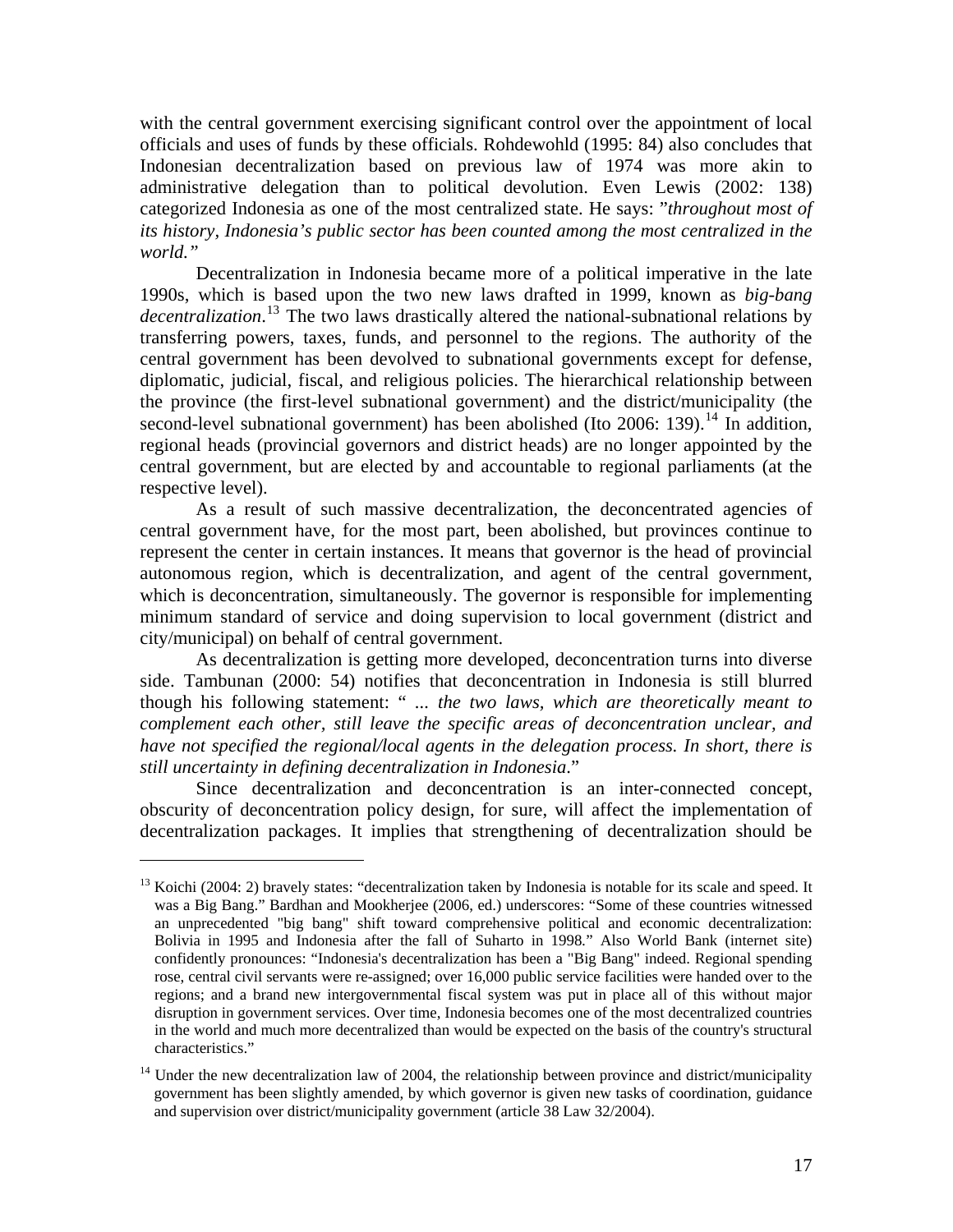simultaneously accomplished with refurbishment of deconcentration design. This is sort of homework for future decentralized Indonesia.

Finally, France is indubitably an outstanding example of unitary state practicing deconcentration principle. France is a typical unitary state having long-rooted history that makes it essential as a reference in the study of deconcentration and decentralization.

In the political organization of France the so-called 'Jacobean logic' plays an important role. The logic is best summarized by the expression *'L'une et indivisible République'* (the one and indivisible Republic) which stands for a tendency towards centralization and uniformity (Edwards and Hupe 2000: 1). France is also known as a type of the 'Napoleonic state', which integrates the nation through a single territorial administrative structure. Sub-national units (e.g. 'departments') represent subdivisions of the national administration and are governed by a 'prefect' who is an agent of the central government. From the administrative point of view, the vertically integrated structure of the Napoleonic state makes it an archetype of a unitary state (Ansell and Gingrich 2003:  $142$ ).<sup>[15](#page-18-0)</sup>

There has been significant decentralization across several of the Napoleonic states, including France, Italy, and Belgium. In France, there were no major decentralization reforms until 1982. The 1982 reforms created a regional level of government composed of multiple departments and a new tier of elected government. This act also restricted multiple office-holding among sub-national officials and reduced the power of the prefect (Ansell and Gingrich 2003: 147). Likewise, OECD (1997: 18) notes that the 1982 decentralisation plan gave full independence to the regions and the *départements* in a range of areas such as education, economic support measures, and local transport. It also gave responsibility for the construction and maintenance of primary schools to the municipalities, while retaining responsibility for most other education policy at the central level.

Before 1982, however, administrative districts (*circonscriptions administratives*) have no legal embodiment or autonomy as opposed to sub-national governments. The administrative districts are run by state officials who are hierarchically subordinate to the Prime Minister and the ministers in Paris. In that period, hence, the distinction between sub-national governments and administrative districts is relevant (Edwards and Hupe 2000: 2).

Then in 1982 there is significant progress on decentralization policy in France, marked by the enactment of *Law on the Rights and Liberties of Communes, Departments and Regions*, also known as *Loi Deferre*. Knapp dan Wright (2000: 357) assertively pronounces 1982 appears as a turning point in central-local government relations in France, since they really were transformed, in legal terms, by the flurry of decentralization legislation. Nevertheless, it is important to notify that even though the French system of government has gone through many major changes, the underlying culture has remained the same. This culture entails a broad consensus on France being a centralized nation, as laid down in the Constitution's 20th Article; the central government

<span id="page-18-0"></span><sup>&</sup>lt;sup>15</sup> In the Napoleonic countries such as France, Italy, Spain, Belgium, Luxemburg, the Netherlands, Portugal, Greece and Turkey, there is a tradition of distrust between levels of government, so that separation of the blocks of tasks assigned to each level is felt to be necessary. This separation is also seen as a guarantee of efficiency. Even in systems which are now regional, central government tries to maintain a certain degree of involvement (OECD 1997: 26).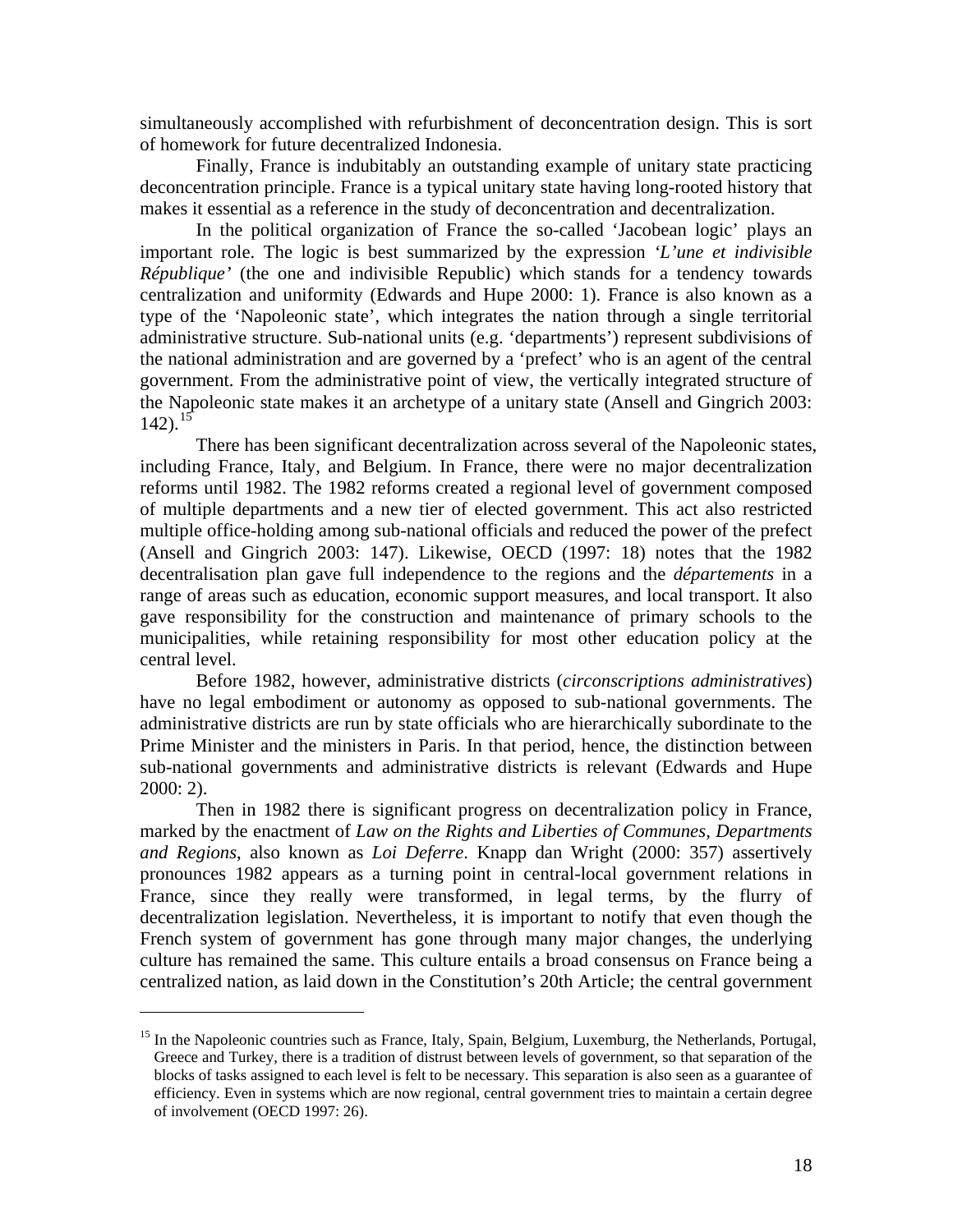decides and directs the nation's policy. This central dominance affects the position of sub-national governments, which are considered subordinate to the centre. More in general, it affects the relations between the state and society (Edwards and Hupe 2000: 1).

In 2003-2004, 20 years after the great reform of 1982, a new impetus was given to decentralization, still in the same spirit of consolidation and a search for balance between central and local powers. Therefore, France is experiencing a *dual delegation of power*: on the one hand to local elected officials, which is decentralization, and on the other to the appointed representative in the region, which is deconcentration. From the perspective of deconcentration function, the Prefect is the *agent of the state's authority* and the delegate of the prime minister and of each minister in the territory, and responsible for national interests, administrative control and respect of the law.

French's experience shows a general drift that the reform of public administration is still running to find the best composition on the role of central and local government. This means that decentralization and deconcentration is seen as a reciprocal relationship, instead of a contradictive approach.

#### **6. Asymmetrical decentralization: an emerging need for unitary states**

Cross country experiences indicates that there is no single model of decentralization or deconcentration, even in countries with the same political structure, i.e. unitary or federal system. A more common condition is that while there are some variations of decentralization, they apply decentralization and deconcentration in a concurrent way.

In the case of unitary states, although they politically have similar system, but still there are some diversity in terms of cultural and historical aspects among regions in any single state. To many extents, the economic advancement, the dynamic of local politics, and the natural setting and resources are also diverse. That is why, political, administrative, and financial policy treatment should be delivered to any region differently, based on its objective conditions and goals. As there is no completely unitary state, and as there is no observed correlation between centralization/decentralization with federations/unitary states, asymmetric decentralization which means different design of decentralization for different region, would be a reasonable demand.

The concept of asymmetric decentralization itself evolved from the concept of asymmetric federation introduced by Charles Tarlton in 1965 (Tillin 2006: 48). According to Tillin, there are two types of asymmetric federation, i.e. *de facto* and *de jure* asymmetry. The first refers to the type of asymmetry that is a feature of all federations to some degree, namely differences between subunits in terms of size and wealth, culture or language, and those differences in autonomy, representation and influence in the wider federation that result from such attributes. De jure asymmetry, on the other hand, is the product of conscious constitutional design. It refers to the allocation of different amounts or types of powers, or autonomy in certain policy areas, to some subunits of a federation but not others.

Asymmetric decentralization is more likely to occur in the unitary states, while federal states tend to implement full autonomy for their sub-national governments. There are some possible types of decentralization applied in the unitary states i.e. extended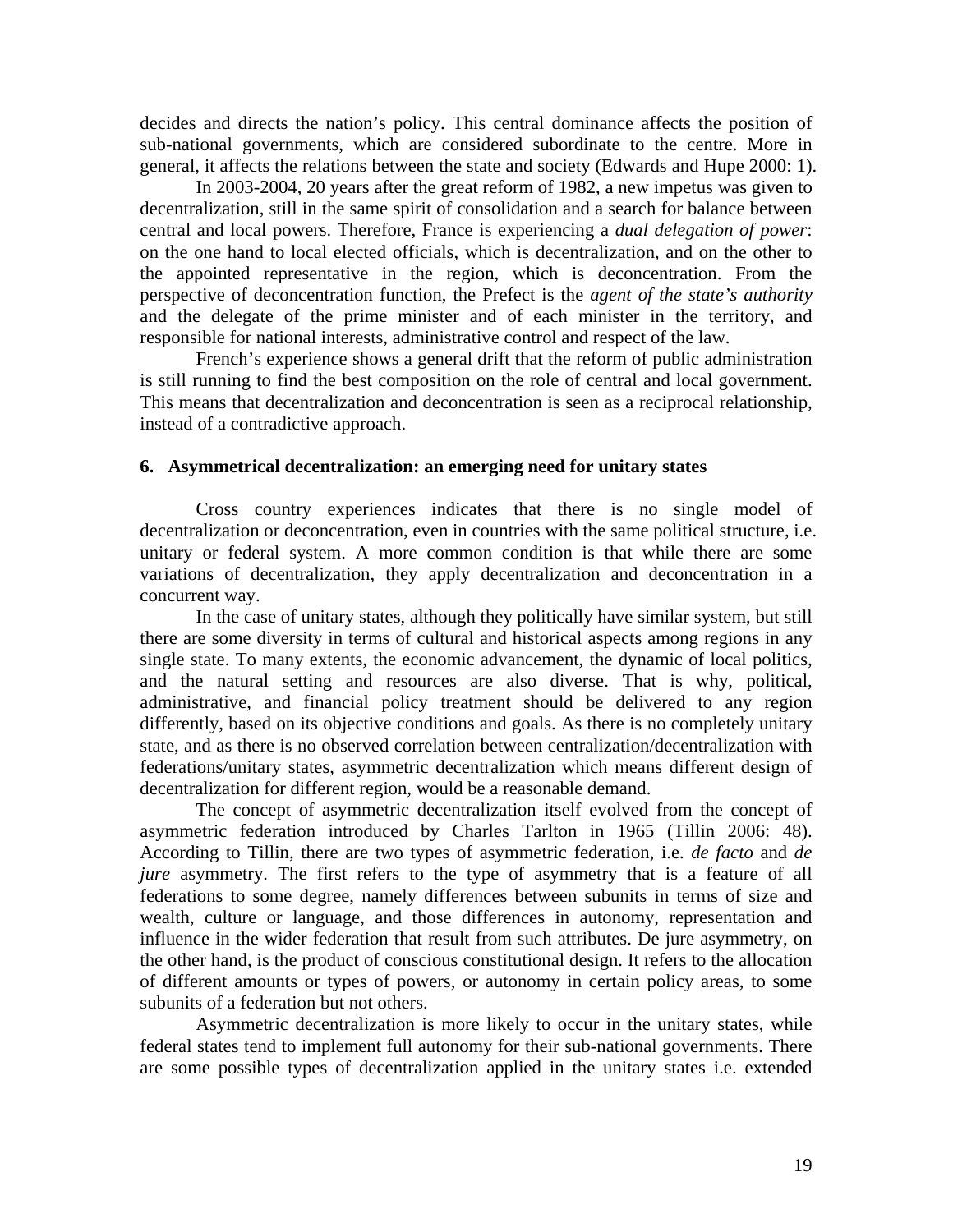autonomy, limited autonomy, and special autonomy. [16](#page-20-0) When two or more types of decentralization is about to be implemented in the same time for different regions, then asymmetric decentralization is already taken place.

Asymmetric decentralization is not a digression from the basic idea of decentralization, but may even reinforce the purpose of decentralization in creating effectiveness and efficiency of the government affairs, as well as strengthening the democratic institutions at local level. In this case, democratic local governance might be fortified more vigorously by admitting every difference in terms of characteristics, potency, needs, and historical background of each region into the national policy system. Additionally, given that each region in a single country has dissimilar political, social, and cultural anatomy; asymmetric decentralization would be a deliberate policy to avoid the frustration of a certain region of the national government. That is the reason why, both federal and unitary state in the contemporary politics use decentralization as not only political strategy to transfer government powers, or economic strategy to balance fiscal structure, but also cultural strategy to realize the principles of "diversity in unity" or "unity in diversity".

To endorse such strategies, the format or variations of decentralization (including deconcentration) become less important. The most important thing is how to achieve the essence of decentralization, i.e. to generate equilibrium of roles and responsibilities between central and local governments. This new balance could be realized by reducing the intervention level of center government and expanding the autonomy of local administration.

In the current situation, fortunately, asymmetric decentralization is already practiced by many of unitary states such as Indonesia, China, France, and Japan.

In Indonesia, special autonomy laws were given for Aceh and Papua. The Law No. 18/1999 for Nanggroe Aceh Darussalam province provides legal rights for the most eastern province to implement Islamic law (Syariah), address local election, generate revenue sharing, and allow for a display of Aceh identity (flag). At the same time, the provincial government was given new powers and received a large increase in the provincial governmental budget. The Special Autonomy in the form of Law No. 21/1999 in Papua guarantees the privilege of drafting the proposal themselves (groups of Papuan political elite). The Special Autonomy Law identified more than 250 ethno-linguistic groups in Papua and affirms that the indigenous people of Papua as part of the Melanesian race with their own cultures, histories and Adat (cultural) law (Basuki 2006:  $11$ ).<sup>[17](#page-20-1)</sup>

Indonesia shares similar experience with China. China is a unitary state with long tradition of limited decentralization. Among other Asian countries, China has the weakest

<span id="page-20-0"></span> $16$  Indonesia is probably a good case of asymmetric decentralization. Kabupaten / kota (district and city) governments are granted extended autonomy, while limited autonomy is to be implemented in the provincial level. Due to social, political and economic reasons, two provinces, Aceh and Papua, are stipulated as a special autonomous region. Yet some provinces such as Yogyakarta, Bali, and Riau Islands are still in the way of struggling through parliament's legislation of becoming special autonomous region. Therefore, asymmetric decentralization in Indonesia is an ongoing process.

<span id="page-20-1"></span> $17$  Other than that, special autonomy is also given to Jakarta as a capital city of Indonesia (article 5 Law No. 29/2007). It is granted specific duties, rights, obligations, and responsibilities of a government due to its position as representatives of foreign countries, and as central of international organizations.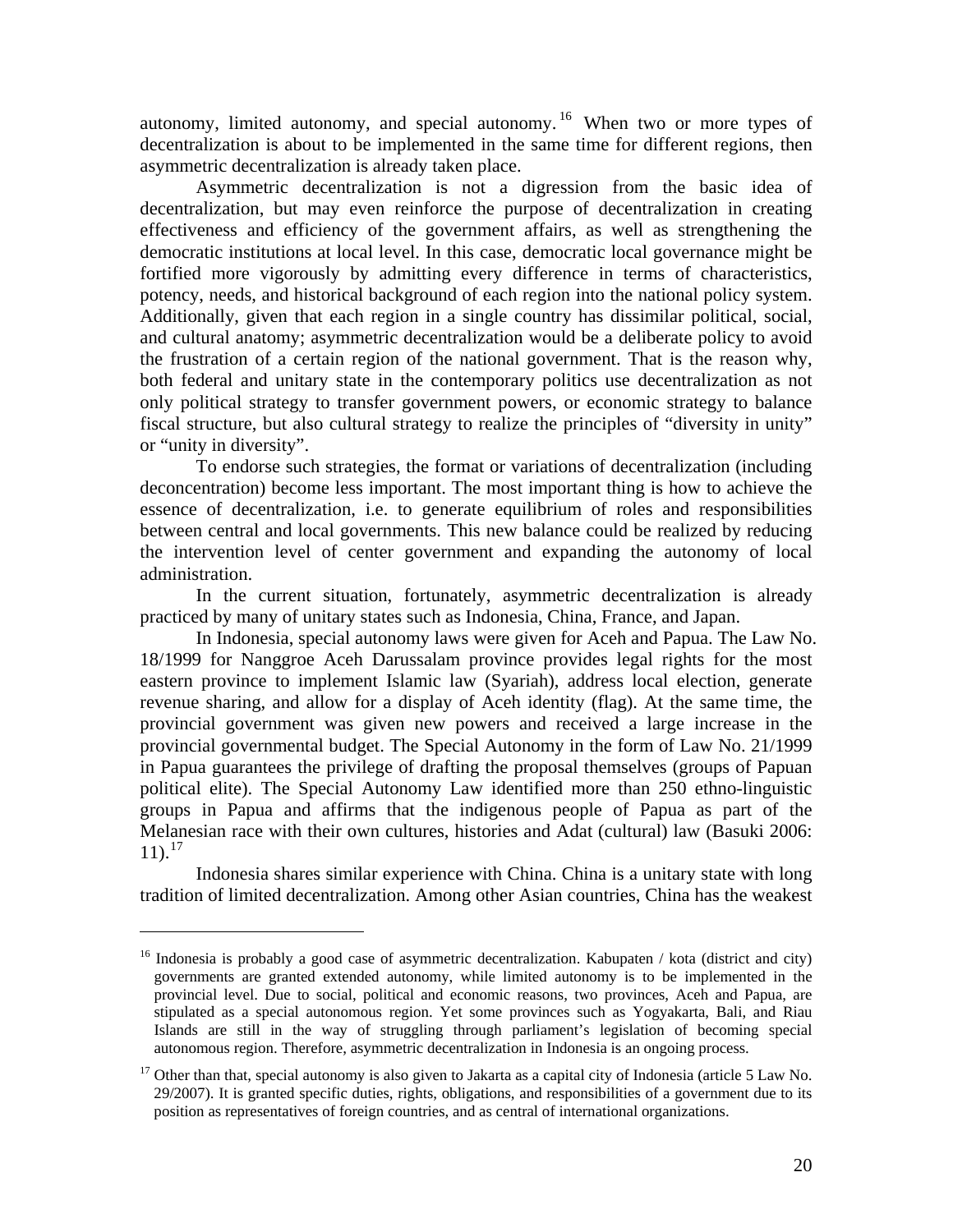formal basis for decentralization, because intergovernmental changes in China have occurred mostly through economic reform (Smoke 2005: 25, 31). But during the last two decades China has transitioned from a largely deconcentrated system to one that incorporates elements of delegation and devolution. Subnational governments have become more responsible for financing their expanding functions from their own revenue, both formal and informal, giving them more autonomy except in sectors with mandated service standards (Smoke 2005: 28-29).

China's constitution specifically encourages central government to establish special administrative regions when necessary. A special administrative region is a local administrative area directly under the Central Government. At present, China is divided into two special administrative regions (Hong Kong and Macau), 23 provinces (*sheng)*, five autonomous regions (*zizhiqu*), and four municipalities directly under the Central Government (*zhixiashi*). These units contain counties (*xian*) and cities (*shi*), and sometimes prefectures (*diqu*) which are units of more than county; they consists townships (*xiang*) or districts *(xingzhen cun*) (Beh 2007: 7).

Implementing the spirit of constitution, decentralization of authority in China is reflected with the creation of special economic zones, open coastal cities and development zones. Four special economic zones were created in 1978 (Shenzhen, Zhuhai, Shantou and Xiamen in Hainan province). Provinces Guangdong and Fujian were given extensive independence and autonomy to develop their own region economically (authority to approve foreign investment projects up to \$30 million). Furthermore in 1984 fourteen coastal open cities were created and certain inland cities (those along the Yangtze River and bordering with Russia) are delegated powers like those of the special economic zones (Basuki 2006: 12).

In terms of asymmetric decentralization, China and Indonesia is alike. As pointed out by Basuki (2006: 20), China and Indonesia are similar in that decentralization is not uniform throughout the country but there is a large degree of variation in the autonomy government in different regions. China with its 'coastal open cities', 'special economic zones', and Special Autonomous Regions in Tibet and  $\overline{\text{Xinjiang}}^{18}$  $\overline{\text{Xinjiang}}^{18}$  $\overline{\text{Xinjiang}}^{18}$  and Indonesia has Special Autonomous Regions in Aceh and Papua with district level decentralization throughout the country. But in the continuum of political decentralization China is still leaning towards a centralized side while Indonesia is on the decentralized side.

France, unsurprisingly, treats its sub-national governments asymmetrically as well. Among 22 regions in France, Corsica obtains greater authorities but for the most part its status is quite similar.<sup>[19](#page-21-1)</sup> Historical background of Corsica clearly shows that this region

<span id="page-21-0"></span><sup>&</sup>lt;sup>18</sup> Xinjiang, China's western border province comprising eighteen percent of the country's entire land area, is a region beset by change, and increasingly, confrontation between two very distinct peoples – the more recently arrived Han Chinese and the indigenous Uyghur Turkish Muslims. The confrontation revolves primarily around a struggle for domination over the province and a Uyghur quest for autonomy or even independence from Beijing's rule (Fuller and Starr, no year: 4). In order to reduce such kind of conflict, rcently, China's government launched a new big campaign for development in the West or in the inner part of China, as the disparity in income and development has widened too much. In addition, central government is cautious about any possible dangerous tendency towards separatism among the Muslim population influenced by external factors (Shimizu 2001: abstract).

<span id="page-21-1"></span><sup>&</sup>lt;sup>19</sup> Corsica is the fourth largest island in the Mediterranean Sea after Sicily, Sardinia, and Cyprus. It is located west of Italy and southeast of the French mainland. Corsica is separated from the continental mainland by the Ligurian Sea, and is much closer to the Italian than to the French mainland. Politically,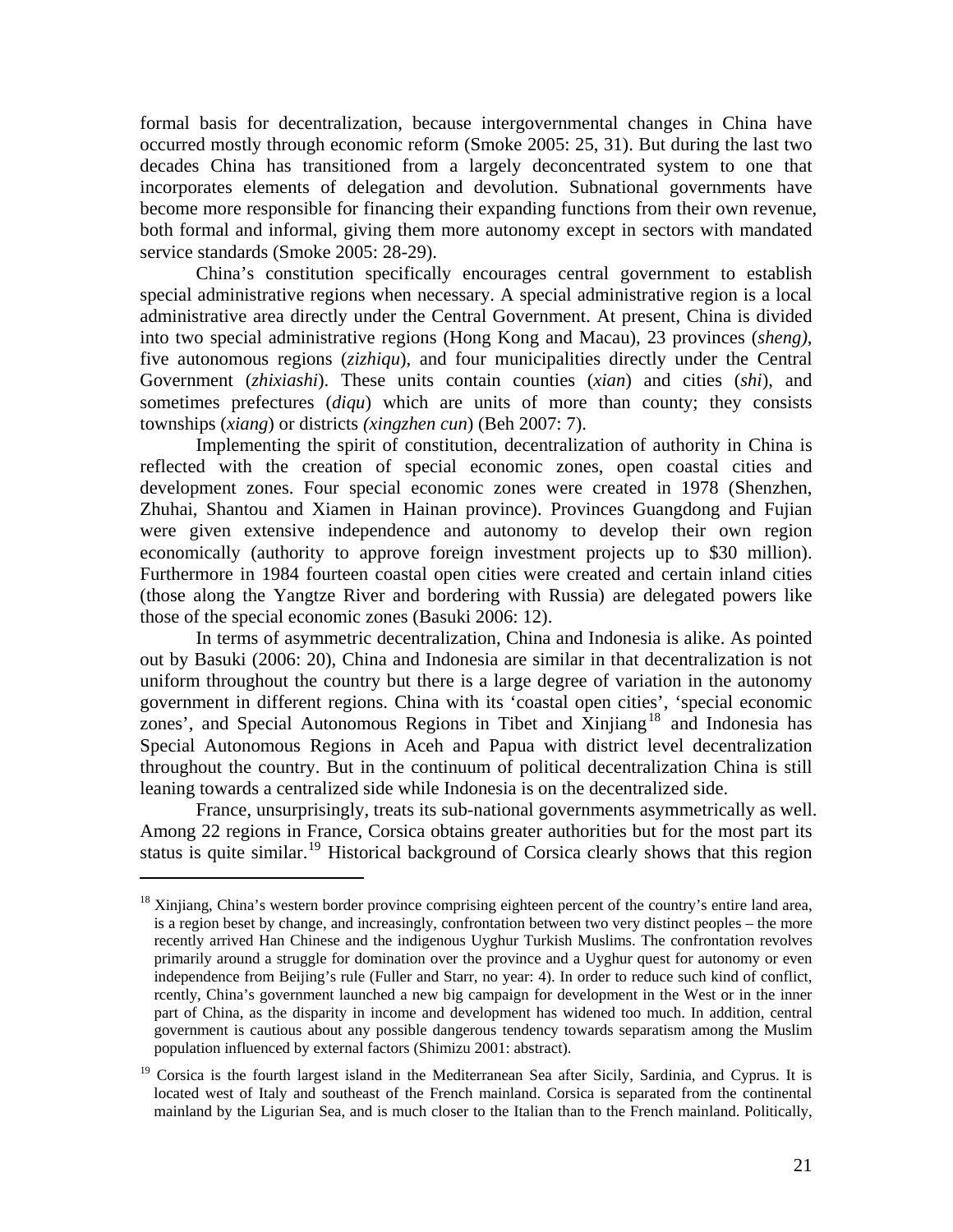has different setting from the mainland of France, and that is the reason why Corsica deserves an exceptional treatment from French government. As a matter of fact, such kind of special autonomy is fearfully provoked other regions to sue a wider autonomy, or even promoted separatist movements.<sup>[20](#page-22-0)</sup> But in case of France, such anxiety is not reasonable enough. There is a growing believe among French people that a genuine measure of autonomy tends to put outright separatists out of business, rather than spur them on. Moreover, most citizens do not believe that their country would break up by going federal (Lawday 2000: 2).

The cases of asymmetric decentralization in Indonesia, China and France can be best described as *de facto* asymmetry. It means that factual conditions such as historical backgrounds (Corsica, Xinjiang), cultural and ethnic dimension (Xinjiang, Papua), political and religious conviction (Xinjiang, Aceh), and economic activities and natural resources (Papua, coastal regions in Eastern China) are the basic considerations in awarding special autonomy or greater authorities for the regions/provinces. Meanwhile, asymmetrical decentralization in Japan might be more clearly seen as *de jure* asymmetry. As elaborated further below, "unequal" decentralization in Japan is not mainly driven by objective factors and genuine demands from the regions; it is rather endorsed by political will and policy from the central.

Japan is typically a unitary rather than federal system of government. Therefore, local governments have been authorized powers and status based upon national rather than sub-national statutes. In Japan, local government is two-tiered: prefectures serving wider areas, and municipalities providing local services. The number of each tier is usually directly related to such factors as geographical conditions, population levels, the nature of local administration and the corresponding level of centralization.<sup>[21](#page-22-1)</sup>

Since the early post-war period, local government's authority in Japan has increased substantially, despite little structural change (Michihiro 2007: 1). At that time,

Corsica was once briefly an independent Corsican Republic, until being incorporated into France in 1768. After a brief colonization by the ancient Greeks, it was preempted by the Roman Republic and became a province of the Roman Empire. After the fall of the empire it was invaded by a number of short-lived powers before being rescued by the March of Tuscany. As a medieval state speaking a Romance language it became an object of contention between the Republic of Pisa and the Republic of Genoa. The Genoese took possession of the island in 1347, and governed it until 1729 - interrupted only by a brief intervention of the French in 1553. In 1729 the Corsican revolution for independence began. After 26 years of struggle the independent Corsican Republic was formed in 1755. The first Corsican Constitution was written in Italian (the language of culture in Corsica until the end of the 19th century) by Paoli. He proclaimed that Italian was the official language of Corsica. See<http://en.wikipedia.org/wiki/Corsica>

<span id="page-22-0"></span> $20$  As in Indonesian case, asymmetric decentralization in France is an ongoing process, too. Some prefects or provinces such as Brittany (Bretagne), Provence (Provence-Alpes-Cote d'Azur), Savoy, and Basque are demanding for higher autonomy.

<span id="page-22-1"></span><sup>&</sup>lt;sup>21</sup> The number of prefectures has remained unchanged since the system was adopted during the Meiji Period (1868-1912). On the other hand, the number of municipalities has steadily decreased. This is mainly to improve their local economy by widening their fiscal base. During Great Meiji Consolidation, the number of village and town decreased from 71,314 to 15,820; but 39 new cities created. Subsequently, during Great Showa Consolidation, the number of village and town decreased from 9,582 to 2,916; while cities increased from 286 to 556. Finally, during Great Heisei Consolidation, the number of village and town decreased from 2,558 to 1,044; and cities increased from 671 to 777. The figures indicate that Japan has changed from a rural to an industrial urbanized society.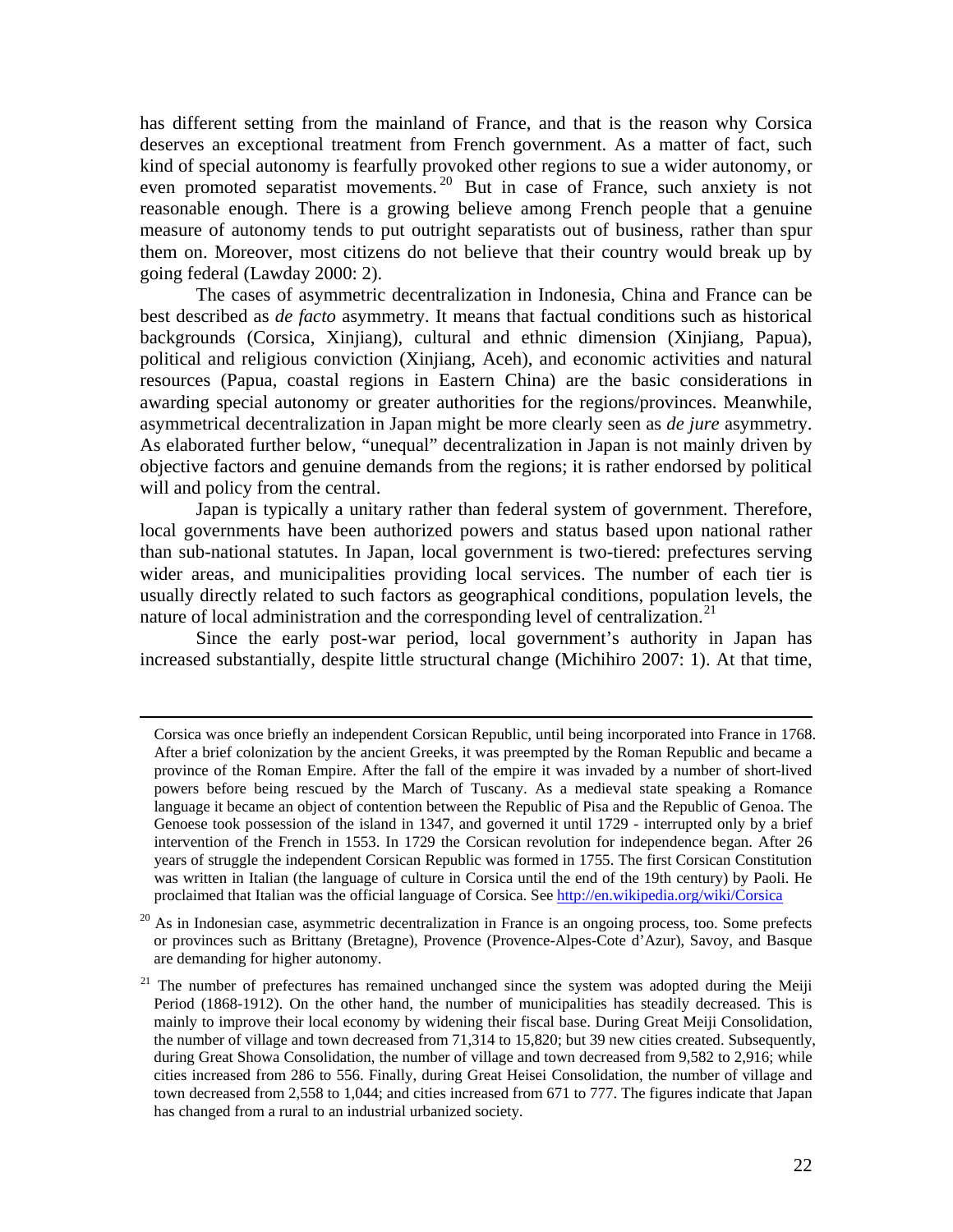central government had granted special authority to Japan's "Big Six" cities: Tokyo, Osaka, Nagoya, Yokohama, Kyoto, and Kobe (Jacobs 2003: 603).

Local autonomy, therefore, is not equivalent in Japan, but rather, varies based upon a jurisdiction's population size and economic base. Large cities, important employment centers, and heavily populated prefectures have greater authority and influence than do smaller, less affluent communities. For example, large cities and those with strong manufacturing bases have had greater administrative discretion and financial flexibility to implement their own local policies than have smaller, more rural communities (Jacobs 2003: 601). Jacob's analysis leads to conclusion that prefectural autonomy can be classified into five categories as follows:

- *a) Tokyo is nearly a twice the size of any other prefecture in both population and employment.*
- *b) After Tokyo come the large urban prefectures, Osaka, Kanagawa, Aichi, Saitama, Chiba, Hokkaido, Hyogo, and Fukuoka, all of which have (1) populations of greater than five million, (2) Designated Cities, (3) large industrial/employment bases, and (4) fiscal flexibility.*
- *c) Prefectures such as Shizuoka, Ibaraki, Hiroshima, Kyoto, Niigata, and Miyagi, with somewhere between two-and-a-half and four million people, rank next.*
- *d) These areas are followed by prefectures with between one and two million inhabitants*
- *e) Rural prefectures with less than one million. This last group, generally have the least amount of budget flexibility, and thereby, local autonomy.*

The relationship between central and local government in Japan is, indeed, a unique pattern. On the one hand, control of the center to the region is relatively strong, but on the other hand, local governments have adequate flexibility to set their own policy. Muramatsu (in Sato 2001: 1) describes the situation as a combination between *perpendicular administrative control model* and *horizontal political competition model*. In such a combination, the autonomy and flexibility are expected to spur competition among regions, but offset by the nation-wide guidelines provided by the central government.

#### **7. Roles of central government in a decentralized unitary states**

 $\overline{a}$ 

The process of decentralizing government powers and resources, particularly in unitary states, always require vital role from the central government. Decentralization may only be an anecdote when central government does not have any desire to decentralize. In other words, the central government has a strong role to play in all systems, decentralizing or not.

In order to make decentralization works effectively, some basic roles need to be addressed. The foremost important role would be balancing decentralization and deconcentration policy.<sup>[22](#page-23-0)</sup> Transfer of authorities to local level does not mean that the

<span id="page-23-0"></span><sup>&</sup>lt;sup>22</sup> The balance of decentralization and deconcentration is not identical with the concept of "decentralization" within the framework of centralization" as easily investigated in many developing countries. The first tries to attain proportional roles and responsibility between central and local government, supported by a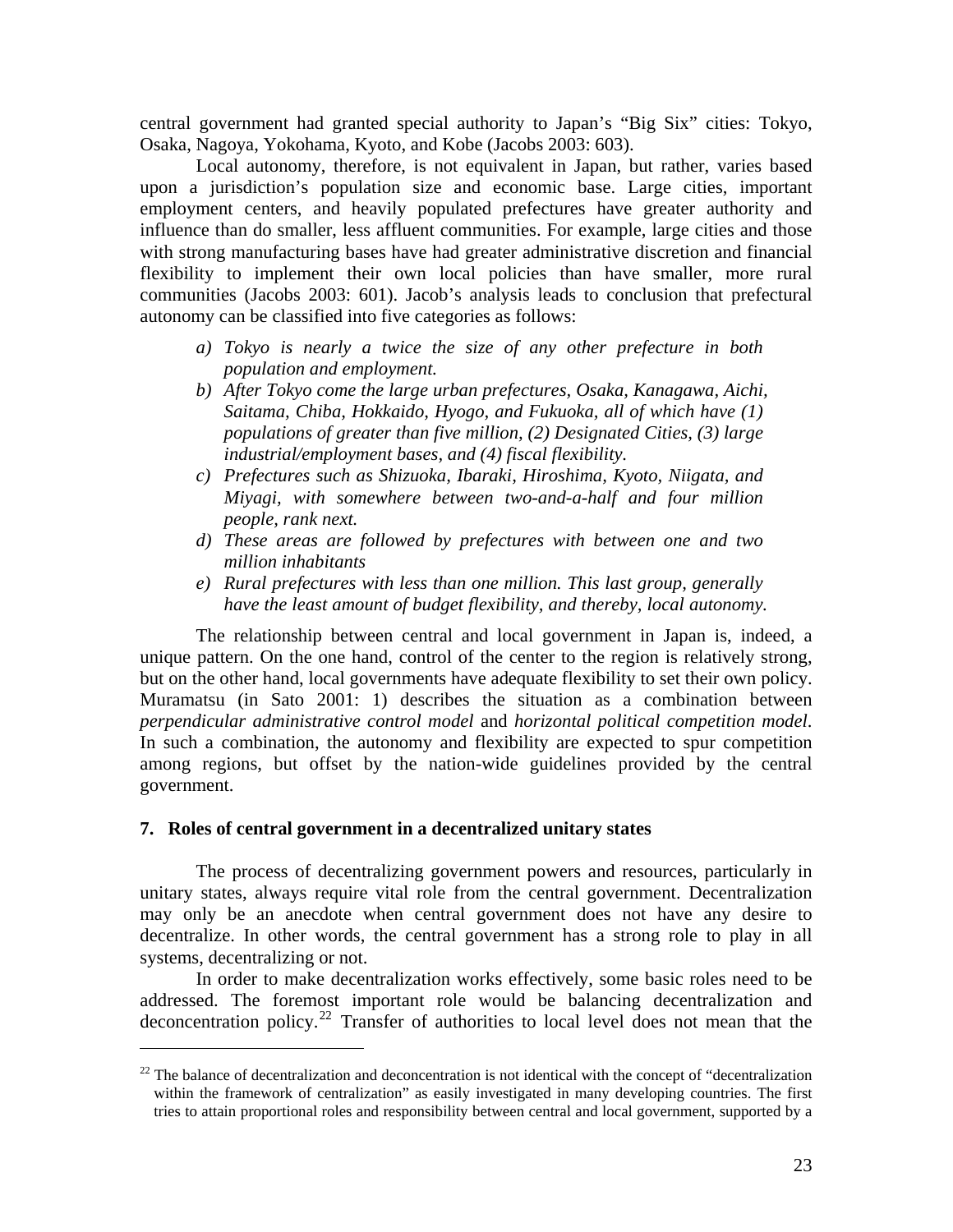central has lost all of its power. Not only recognizing and fulfilling local needs, central government has also to make sure that the pattern of relationship between different levels of government is not weakening after decentralization. In this case, decentralization should be regarded as a strategy of strengthening nation building. In the context of balancing roles of central and local government as well as promoting decentralization as nation-building strategy, the following conditions need to be met.

*Firstly*, central government is required to provide overall policy direction concerning local government responsibilities and sub-national performance measurement. At the same time, the central should also define the minimum standards of service delivery, transfers technical and fiscal resources to assist local governments,  $23$  and guards against local overspending. Aside from these, the central government should also support information sharing among different local governments and encourage competition among regions. $^{24}$  $^{24}$  $^{24}$ 

*Secondly*, central government is obliged to ensure the meaningful cooperation and links between the various levels of governmental organization. Decentralization does not require the central government to withdraw completely from an area of responsibility. For purposes of good governance the central government should decentralize responsibilities and resources in situations where it serves the optimal fulfillment of governmental tasks. On the other hand it should retain those tasks in its own responsibility which can be performed better and more effectively by state institutions. There are two types of coordination should be considered, i.e. coordination among level of government, and coordination among local governments.<sup>[25](#page-24-2)</sup> If the central government fails to build a fruitful coordination mechanism, then decentralization may produced "selfish local government" and disintegrated local development. Balancing decentratization and deconcentration, in short, is a matter of putting central and local

 clear mechanism for coordination. Meanwhile, the later assumes that decentralization is complement to centralization and, therefore, may not reduce central government powers over local governments.

 Similar mechanism can be observed in current Indonesian public administration system. The central government (in this case Ministry of Administrative Reform) awarding "Piala Citra" for any institution showing best performance in delivering public services. The competition is conducted every two years, and resulted in the improvement of people's satisfaction index in certain district and province.

<span id="page-24-0"></span><sup>&</sup>lt;sup>23</sup> Decentralized governance requires proper capacity to take over devolved functions from the central, to recognize local citizens' needs and accommodate it in the development planning documents, and to mobilize local resources to support the new tasks of local governments. The stronger the capacity they have, the higher their possibility to become developmental local governance. Without adequate capacity, decentralization may cause the failures of development processes in the grass root level. Here, central government plays a crucial role to promote capacity building programs for local administrations.

<span id="page-24-1"></span> $24$  Fritzen and Lim (2006: 7) provide good example of competition mechanism among local governments in the Philippines. Competition could be done through recognition of exemplary local governments (an example of which is the 'Gawad Galing Pook' awards annually given to innovative local governments in the Philippines), the articulation of minimum service standards, and support of local government associations, among many other alternatives. These functions are crucial in mitigating some of the problems associated with decentralization.

<span id="page-24-2"></span> $^{25}$  In doing cross-region coordination, central government needs to fortify the role of governor as deconcentration agent. Provincial government should have a broader range of authority for the coordination mechanism among sub-province governments. Development planning of local government, for example, should be set in the wider context (province-wide or nation-wide planning).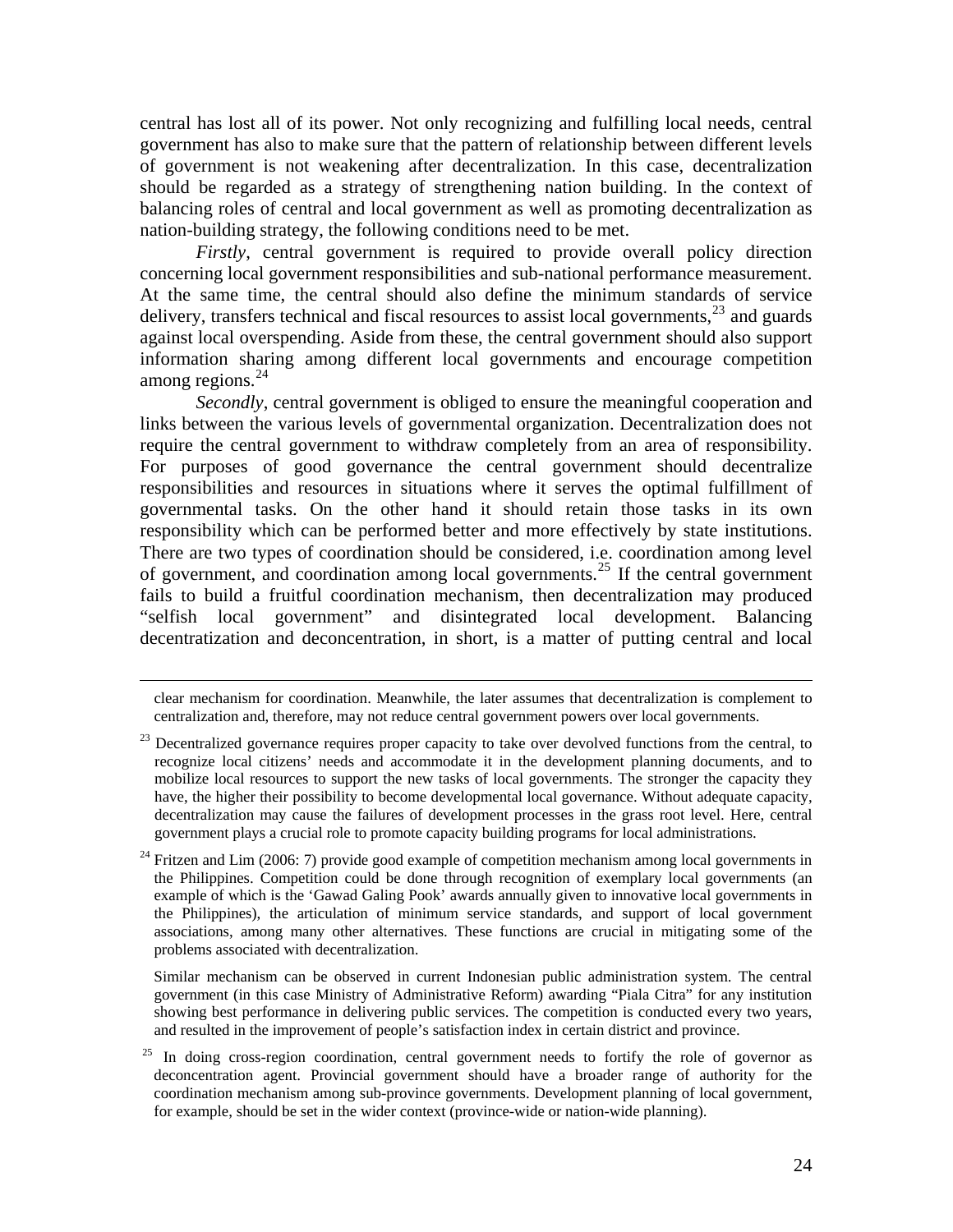governments into a proper coordinative mechanism in order to accomplish their respective authorities, synergistically.

## **8. Concluding remarks**

Decentralization has multiple meaning, interpretation, and implementation in different country and different context. But there is common essence of decentralization, i.e. strengthening local authorities through transfer of power and resources from the central government. Nevertheless, decentralization should not be seen as a win-loose or one-sided relation. Expansion of local authorities should not be perceived as the deteriorating of state's capacity. The most important thing to be remembered is that the purpose of decentralization is not to reinforce local powers or to preserve central power but basically and exclusively to ensure the best service to the citizen, service that is closer, more comprehensible and less costly.

Since the main objective is to improve the quality of public service for the people, contrasting unitary and federal states, or contrasting decentralization and deconcentration, is no longer relevant. The more important thing to be noticed is that both unitary and federal states have equal opportunity to promote *asymmetrical decentralization*.

Asymmetrical decentralization itself constitutes a win-win solution to resolve any conflict between Unitarian supporters and separatist movement. As already been shown in the previous section, many unitary states are practicing asymmetrical decentralization such as France, China, Japan and Indonesia. In those countries, asymmetrical decentralization constitutes policy priority in dealing with increasing demands for greater decentralization. By applying asymmetrical decentralization, the basic political structure of unitary states is not necessarily changed into federalism.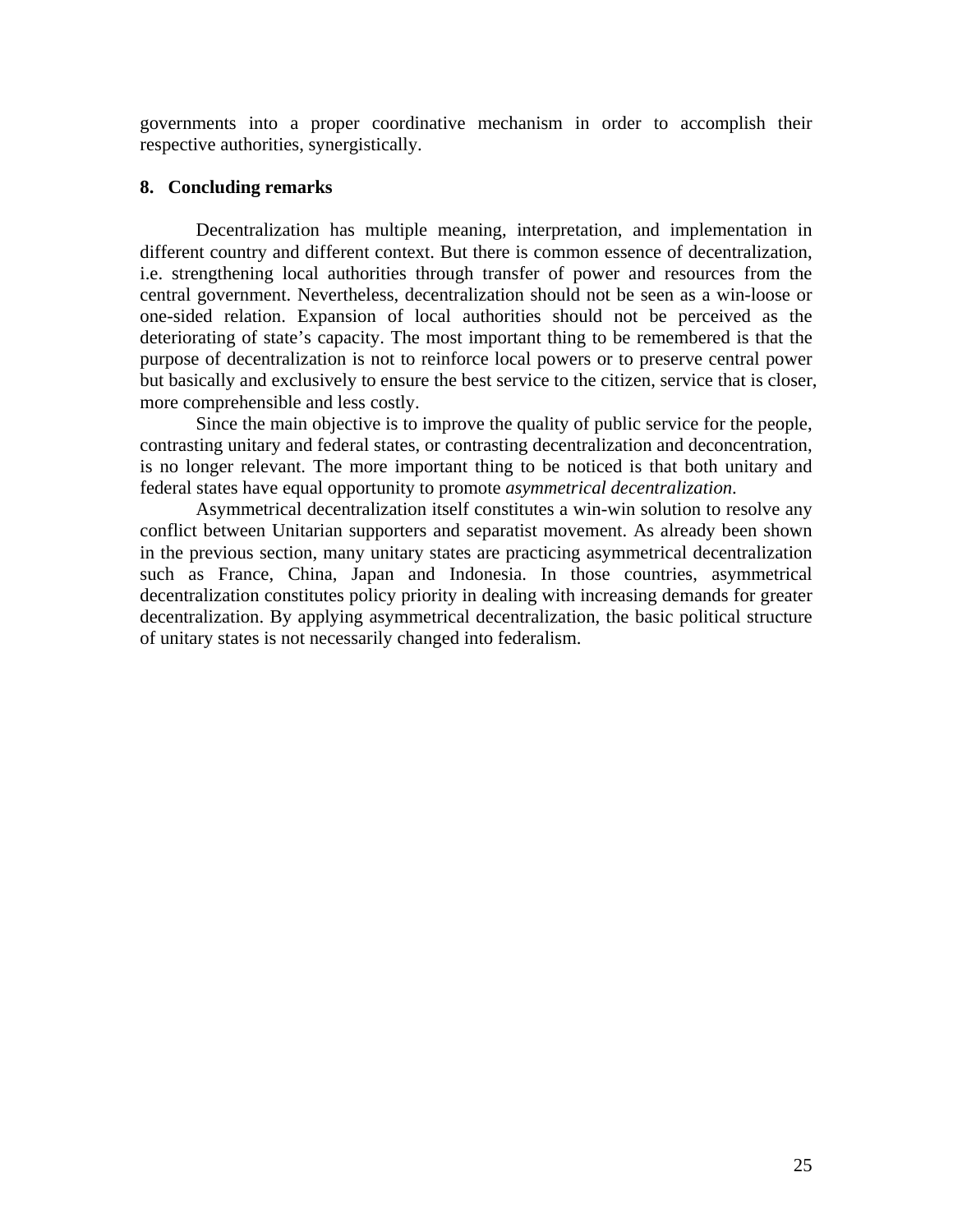#### **References**

- Ahmad, Ehtisham and Ali Mansoor, 2002, *Indonesia: Managing Decentralization*, IMF Working Papers No. WP/02/136
- Alm, James, Robert H. Aten and Roy Bahl, 2001, "Can Indonesia Decentralise Successfully? Plans, Problems and Prospects", *Bulletin of Indonesian Economic Studies*, Vol. 37, No. 1, 2001: 83–102.
- Arikan GG. 2004. Fiscal decentralization: A remedy for corruption? *International Tax and Public Finance* 11(2): 175-195
- Ansell, Christopher, and Jane Gingrich, 2003, "Chapter 7: Trends in Decentralization", in [Bruce](http://www.worldcat.org/wcpa/oclc/52784570;jsessionid=01103D6685B123CBD6A553B16BC03113.three?page=frame&url=%2fidentities%2ffind%3furl_ver%3dZ39.88-2004%26rft_val_fmt%3dinfo%3aofi%2ffmt%3akev%3amtx%3aidentity%26rft.namelast%3dCain%26rft.namefirst%3dBruce%2bE.%26rft.nameinit%3dB%26rft.nameinit1%3dB%26rft.nameinitm%3d%26rft.namesuffix%3d%26rft.nametitle%3d%26rft.date%3d%26rft.name%3d%26rft.birthdate%3d%26rft.deathdate%3d%26rft.arn%3d%26rft.title%3dDemocracy%2btransformed%253F%2b%253A%26rft_id%3dinfo%3aoclcnum%252)  [E Cain](http://www.worldcat.org/wcpa/oclc/52784570;jsessionid=01103D6685B123CBD6A553B16BC03113.three?page=frame&url=%2fidentities%2ffind%3furl_ver%3dZ39.88-2004%26rft_val_fmt%3dinfo%3aofi%2ffmt%3akev%3amtx%3aidentity%26rft.namelast%3dCain%26rft.namefirst%3dBruce%2bE.%26rft.nameinit%3dB%26rft.nameinit1%3dB%26rft.nameinitm%3d%26rft.namesuffix%3d%26rft.nametitle%3d%26rft.date%3d%26rft.name%3d%26rft.birthdate%3d%26rft.deathdate%3d%26rft.arn%3d%26rft.title%3dDemocracy%2btransformed%253F%2b%253A%26rft_id%3dinfo%3aoclcnum%252); [Russell J Dalton;](http://www.worldcat.org/wcpa/oclc/52784570;jsessionid=01103D6685B123CBD6A553B16BC03113.three?page=frame&url=%2fidentities%2ffind%3furl_ver%3dZ39.88-2004%26rft_val_fmt%3dinfo%3aofi%2ffmt%3akev%3amtx%3aidentity%26rft.namelast%3dDalton%26rft.namefirst%3dRussell%2bJ.%26rft.nameinit%3dR%26rft.nameinit1%3dR%26rft.nameinitm%3d%26rft.namesuffix%3d%26rft.nametitle%3d%26rft.date%3d%26rft.name%3d%26rft.birthdate%3d%26rft.deathdate%3d%26rft.arn%3d%26rft.title%3dDemocracy%2btransformed%253F%2b%253A%26rft_id%3dinfo%3aoclcn) [Susan E Scarrow,](http://www.worldcat.org/wcpa/oclc/52784570;jsessionid=01103D6685B123CBD6A553B16BC03113.three?page=frame&url=%2fidentities%2ffind%3furl_ver%3dZ39.88-2004%26rft_val_fmt%3dinfo%3aofi%2ffmt%3akev%3amtx%3aidentity%26rft.namelast%3dScarrow%26rft.namefirst%3dSusan%2bE.%26rft.nameinit%3dS%26rft.nameinit1%3dS%26rft.nameinitm%3d%26rft.namesuffix%3d%26rft.nametitle%3d%26rft.date%3d%26rft.name%3d%26rft.birthdate%3d%26rft.deathdate%3d%26rft.arn%3d%26rft.title%3dDemocracy%2btransformed%253F%2b%253A%26rft_id%3dinfo%3aoclcnu) *Democracy transformed? Expanding Political Opportunities in Advanced Industrial Democracies*, NY: Oxford University Press.
- Bankauskaite, Vaida and Richard B. Saltman, 2007, "Central issues in the decentralization debate", in Saltman, Richard B., Vaida Bankauskaite and Karsten Vrangbaek (ed.), 2007, *Decentralization in Health Care*. Chapter 1. European Observatory on Health Systems and Policies Series: Open University Press. Available online at [http://www.euro.who.int/Document/E89891\\_Ch1.pdf](http://www.euro.who.int/Document/E89891_Ch1.pdf)
- Bardhan, Pranab, 2002, "Decentralization of Governance and Development", Journal of Economic Perspectives - Volume 16, Number 4-Fall.
- Bardhan, Pranab and Dilip Mookherjee (ed.), 2006, *Decentralization And Local Governance in Developing Countries: A Comparative Perspective*. MIT Press: Cambridge
- Basta, Lidija R., tanpa tahun, *Decentralization Key Issues, Major Trends and Future Developments*, Columbia University webpage. Swiss Agency for Development Cooperation [http://www.ciesin.columbia.edu/decentralization/English/General/SDC\\_Keyissues.html](http://www.ciesin.columbia.edu/decentralization/English/General/SDC_Keyissues.html)
- Basuki, Tobias, 2006, *Decentralization in Indonesia and China: An answer to Legitimacy Crisis?***.**  Paper presented at the annual meeting of The Midwest Political Science Association, Palmer House Hilton, Chicago, Illinois, April.
- Beh, LooSee. 2007, *Public Administration in China and Malaysia: Evidence of Reforms*, Working Paper ICS No. 2. University of Malaya: Institute of China Studies. Kuala Lumpur.
- Bertucci, Guido, tanpa tahun, *Decentralized Governance for Democracy, Peace, Development and Effective Service Delivery***,** Division for Public Administration and Development Management Department of Economic and Social Affairs, United Nations.
- Boeckenfoerde, Markus, 2007, *Different Forms of Decentralization*, Workshop for the Members of the Independent Federal Constitutional Commission of Somalia, 7-12 July.
- Braathen, Einar, 2008, Decentralisation and Poverty Reduction, A review of the linkages in Tanzania and the international literature, Norad Report 22b/2008 Discussion, Norwegian Agency for Development Cooperation. Available at <http://www.norad.no/items/14184/38/2084279701/Decentralisation%20and%20Poverty%20Reduction.pdf>
- Brilantes Jr., Alex, 2004, *Decentralization Imperatives, Lessons from Some Asian Countries*, Journal of International Cooperation Studies, Vo. 12 No. 1, August.
- Brinkerhoff, Derick W. (with Omar Azfar), 2006, *Decentralization and Community Empowerment: Does community empowerment deepen democracy and improve service*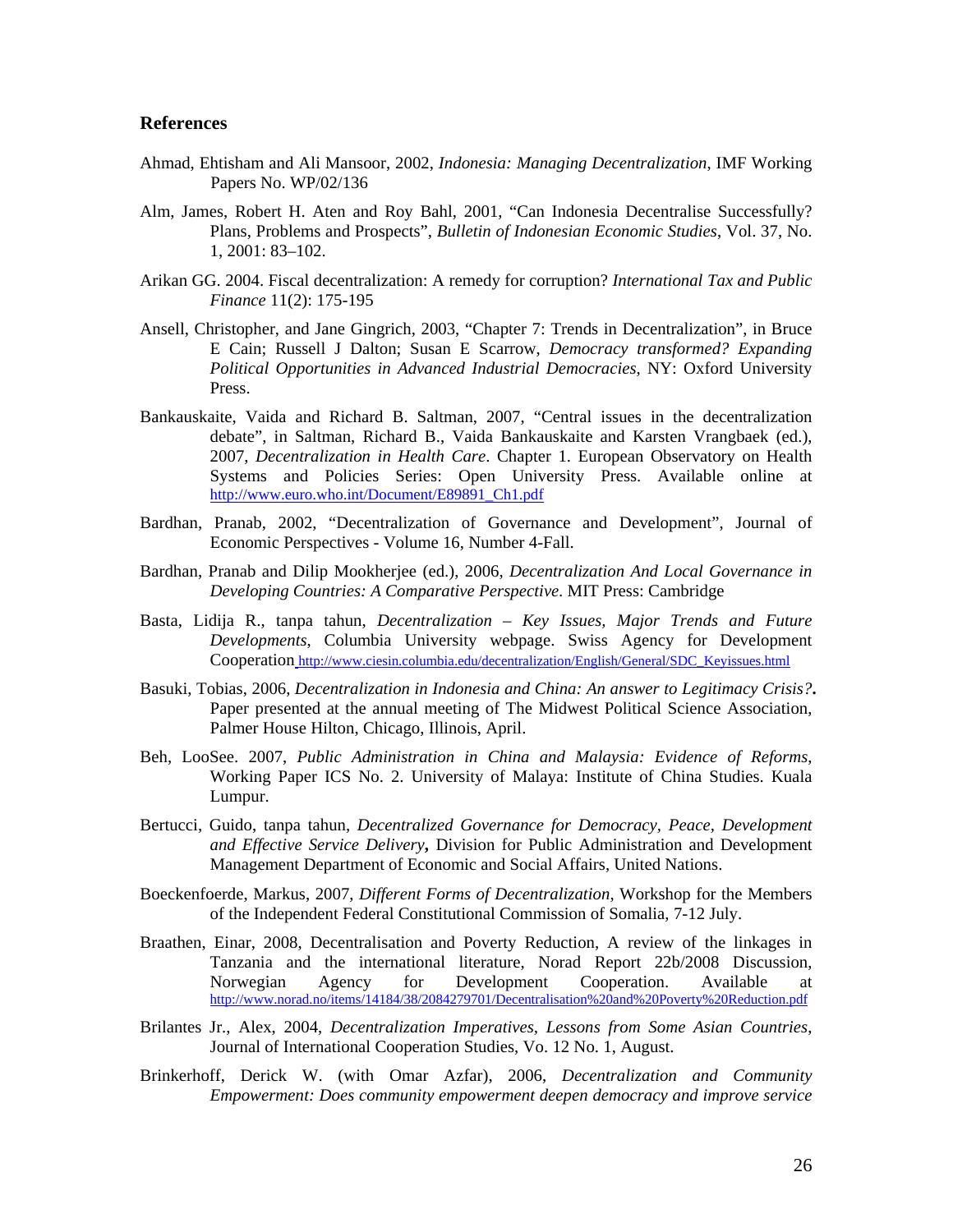*delivery?,* U.S. Agency for International Development Office of Democracy and Governance.

- Buchanan, James M., 1995, "Federalism as an Ideal Political Order and an Objective for Constitutional Reform", in *Publius*, Vol. 25, No. 2 (Spring). Oxford University Press.
- Cheema, G. Shabbir and Dennis A. Rondinelli, (ed.) 1983, *Decentralization and Development: Policy Implementation in Developing Countries,* Beverly Hills, California: Sage.
- Cheema, G. Shabbir and Dennis A. Rondinelli, 2007, *Decentralizing Governance: Emerging Concepts and Practices,* Brookings Institution Press.
- Crook R, Sverrisson A. 2001. Decentralization and Poverty Alleviation in Developing Countries: A Comparative Analysis, or Is West Bengal Unique? Institute of Development Studies: Brighton
- Cummings, Stephen, 1995, "Centralization and Decentralization: the Neverending Story of Separation and Betrayal", in *Scandinavian Journal of Management,* Vol. 11, No. 2.
- Devas, Nick, 2005, *The Challenges of Decentralization*, paper presented at Global Forum on Fighting Corruption. Brasília, June. Available online at [http://bvc.cgu.gov.br/bitstream/123456789/2037/1/nickdevas-2.pdf.](http://bvc.cgu.gov.br/bitstream/123456789/2037/1/nickdevas-2.pdf)
- Dickovick, J. Tyler, 2003, "Centralism and "Decentralization" In Unitary States: A Comparative Analysis of Peru and Senegal", in *Journal of Public and International Affairs*, Volume 14/Spring, Princeton University.
- Dillinger, William, 1994, *Decentralization and Its Implications for Urban Service Delivery*. Urban Management Program Discussion Paper 16 (Washington, DC: World Bank), cited in Richard C. Crook and James Manor, *Democracy and Decentralization in South-East Asia and West Africa: Participation, Accountability, and Performance* (Cambridge: Cambridge University Press, 1998)
- Edwards, Arthur and Peter Hupe, 2000, "France: A Strong State, Towards A Stronger Local Democracy?", in H. Daemen & L. Schaap, *Citizen and city: Developments in Fifteen Local Democracies in Europe.* Delft: Eburon, 2000.
- FAO, 2006, *Understand, Analyse and Manage a Decentralization Process*, Institutions For Rural Development, Rome.
- Falleti, Tulia G., 2004, *A Sequential Theory of Decentralization and Its Effects on the Intergovernmental Balance of Power: Latin American Cases In Comparative Perspective*, Working Paper #314, July. Available online at <http://www.ciaonet.org/wps/fat01/fat01.pdf>
- Fisman R, Gatti R. 2002. Decentralization and corruption: evidence across countries. *Journal of Public Economics* 83(3): 325-345
- Fjeldstad O-H. 2004. *Decentralisation and Corruption: A Review of the Literature*. Chr. Michelson Institute: Bergen
- Fleurke, Frederik and Rudie Hulst, 2006, "A Contingency Approach to Decentralization", in *Public Organization Review*, Vol. 6. Springer Science + Business Media.
- Forje, John W., 2006, *Rethinking Decentralization and Devolution of Power within the African Context: Challenges And Opportunities*, 28th Aapam Annual Roundtable Conference, Arusha, Tanzania: Univeristy of Yaounde II.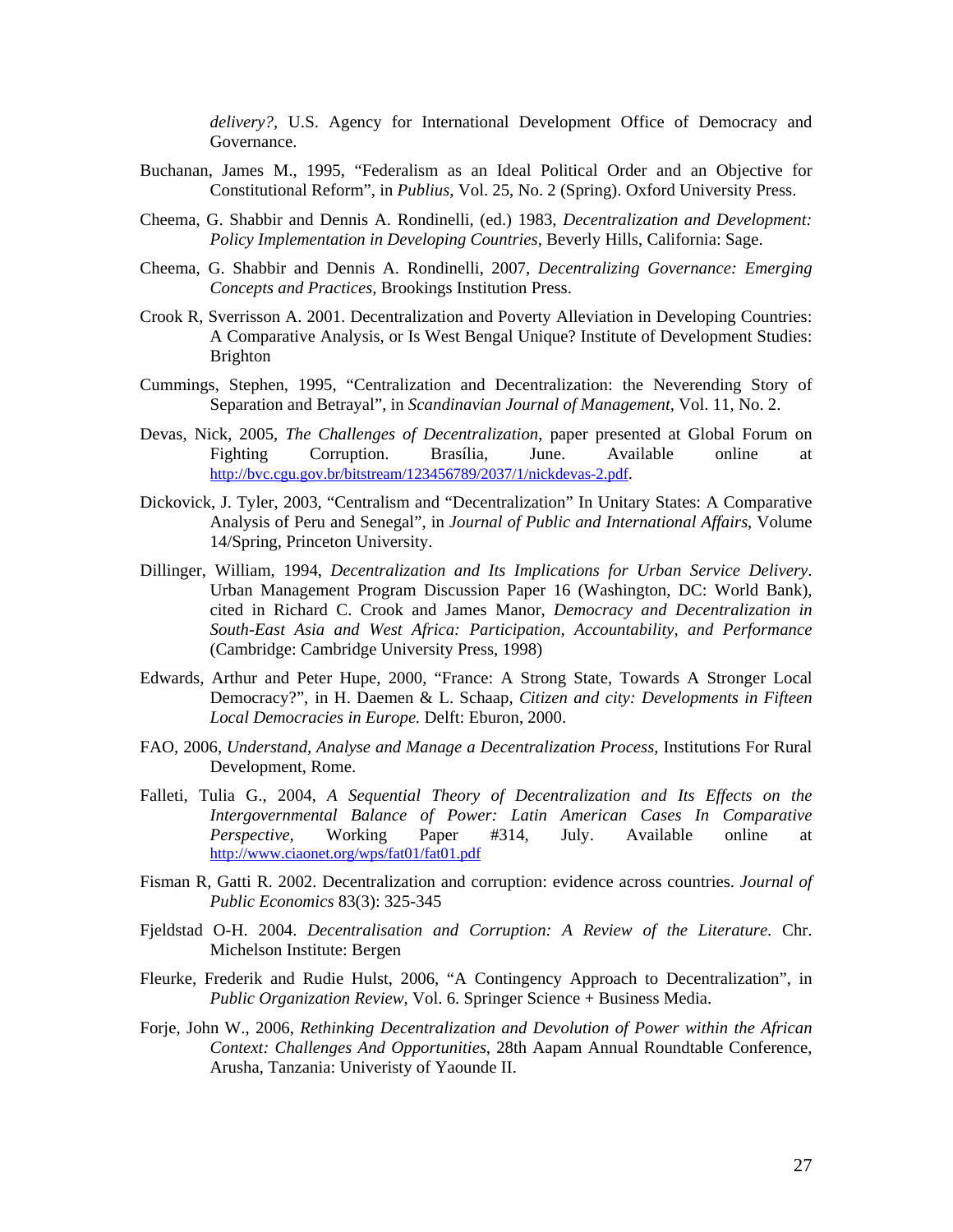- Fritzen, Scott A. and Patrick W. O. Lim, 2006, *Problems and Prospects of Decentralization In Developing Countries*, LKY School of Public Policy, National University of Singapore, May.
- Fuller, Graham E., and S. Frederick Starr, no year, *The Xinjiang Problem*, Central Asia-Caucasus Institute, Paul H. Nitze School of Advanced International Studies, and The Johns Hopkins University.
- Gera, Weena JS., 2008, ["Central Bureaucratic Supervision and Capacity Development in](http://www.gsid.nagoya-u.ac.jp/bpub/research/public/forum/37/06.pdf)  [Decentralization: Rethinking the Relevance of the Department of Interior and Local](http://www.gsid.nagoya-u.ac.jp/bpub/research/public/forum/37/06.pdf)  [Government of the Philippines](http://www.gsid.nagoya-u.ac.jp/bpub/research/public/forum/37/06.pdf)", in *Forum of International Development Studies* No.37, September, Nagoya: Graduate School of International Development. <http://www.gsid.nagoya-u.ac.jp/bpub/research/public/forum/37/index-en.html>
- Gerring, John, Strom C. Thacker, and Carola Moreno, 2004, *Normative Models of Democratic Governance: Decentralism, Centralism, and Centripetalism***,** June 25.
- Goldsmith, Mike and Ken Newton, 1983, "Central-local government relations: The irresistible rise of centralized power", in *West European Politics*, Vol. 6 No. 4.
- Hoessein, Bhenyamin, no year, *Decentralization and Regional Autonomy in Unitary and Federal States*, (Indonesian version), unpublished paper.
- Hutchcroft, Paul D., 2001, "Centralization and Decentralization in Administration and Politics: Assessing Territorial Dimensions of Authority and Power", in *Governance: An International Journal of Policy and Administration*, Vol. 14, No. 1, January. Blackwell Publishers.
- Jacobs, A. J., 2003, "Devolving Authority and Expanding Autonomy in Japanese Prefectures and Municipalities", in *Governance*, *An International Journal of Policy, Administration, and Institutions*, Vol. 16, No. 4, October. Blackwell Publishing.
- Jemadu, Aleksius, *Territorial Division of Power and Conflict Prevention/Management: the Case of Indonesia*, Faculty of Social and Political Sciences Parahyangan Catholic University of Bandung, [www.ua.ac.be](http://www.ua.ac.be/)
- Kauzya, John-Mary, tanpa tahun, "Chapter Two: Decentralization: Prospects for Peace, Democracy and Development", in Bertucci, Guido, *Decentralized Governance for Democracy, Peace, Development and Effective Service Delivery*, UN: Division for Public Administration and Development Management.
- Knapp, Andrew dan Vincent Wright, 2000, *The government and politics of France*, 5<sup>th</sup> Edition. [http://books.google.co.jp/books?id=67ttjXHhT3wC&pg=PA366&lpg=PA366&dq=](http://books.google.co.jp/books?id=67ttjXHhT3wC&pg=PA366&lpg=PA366&dq=decentralization+reform+in+france+1982&source=bl&ots=K9KO3CfIGi&sig=qFF1QBebcz2lGXHqrNgn75kAO9M&hl=ja&ei=eVQbSqzzC4aGkQX04iA&sa=X&oi=book_result&ct=result&resnum=5#PPP1,M1)  [decentralization+reform+in+france+1982&source=bl&ots=K9KO3CfIGi&sig=qFF1QBebcz2l](http://books.google.co.jp/books?id=67ttjXHhT3wC&pg=PA366&lpg=PA366&dq=decentralization+reform+in+france+1982&source=bl&ots=K9KO3CfIGi&sig=qFF1QBebcz2lGXHqrNgn75kAO9M&hl=ja&ei=eVQbSqzzC4aGkQX04iA&sa=X&oi=book_result&ct=result&resnum=5#PPP1,M1) [GXHqrNgn75kAO9M&hl=ja&ei=eVQbSqzzC4aGkQX04iA&sa=X&oi=book\\_result&ct=result](http://books.google.co.jp/books?id=67ttjXHhT3wC&pg=PA366&lpg=PA366&dq=decentralization+reform+in+france+1982&source=bl&ots=K9KO3CfIGi&sig=qFF1QBebcz2lGXHqrNgn75kAO9M&hl=ja&ei=eVQbSqzzC4aGkQX04iA&sa=X&oi=book_result&ct=result&resnum=5#PPP1,M1) [&resnum=5#PPP1,M1](http://books.google.co.jp/books?id=67ttjXHhT3wC&pg=PA366&lpg=PA366&dq=decentralization+reform+in+france+1982&source=bl&ots=K9KO3CfIGi&sig=qFF1QBebcz2lGXHqrNgn75kAO9M&hl=ja&ei=eVQbSqzzC4aGkQX04iA&sa=X&oi=book_result&ct=result&resnum=5#PPP1,M1)
- Koichi, Mera, 2004, *The Big Bang Decentralization in Indonesia and the Lessons Learned*, Paper Presented at the International Workshop Urban Governance in Global Perspective, September 17-18, At USC
- Kolehmainen-Aitken, Riitta-Liissa, 1999, "Decentralization of the Health Sector", in World Bank Institute (ed.), *Decentralization Briefing Notes, WBI Working Papers*. Available online at <http://www.worldbank.org/wbi/publications/wbi37142.pdf>
- Lawday, David, 2000, *Could Corsica break up France?*, New Statesman, 28 August.
- Lewis, Blane D., 2002, "Indonesia", Chapter 5, in Smoke, Paul and Yun-Hwan Kim (ed.), 2002, *Intergovernmental Fiscal Transfers in Asia: Current Practice and Challenges for the*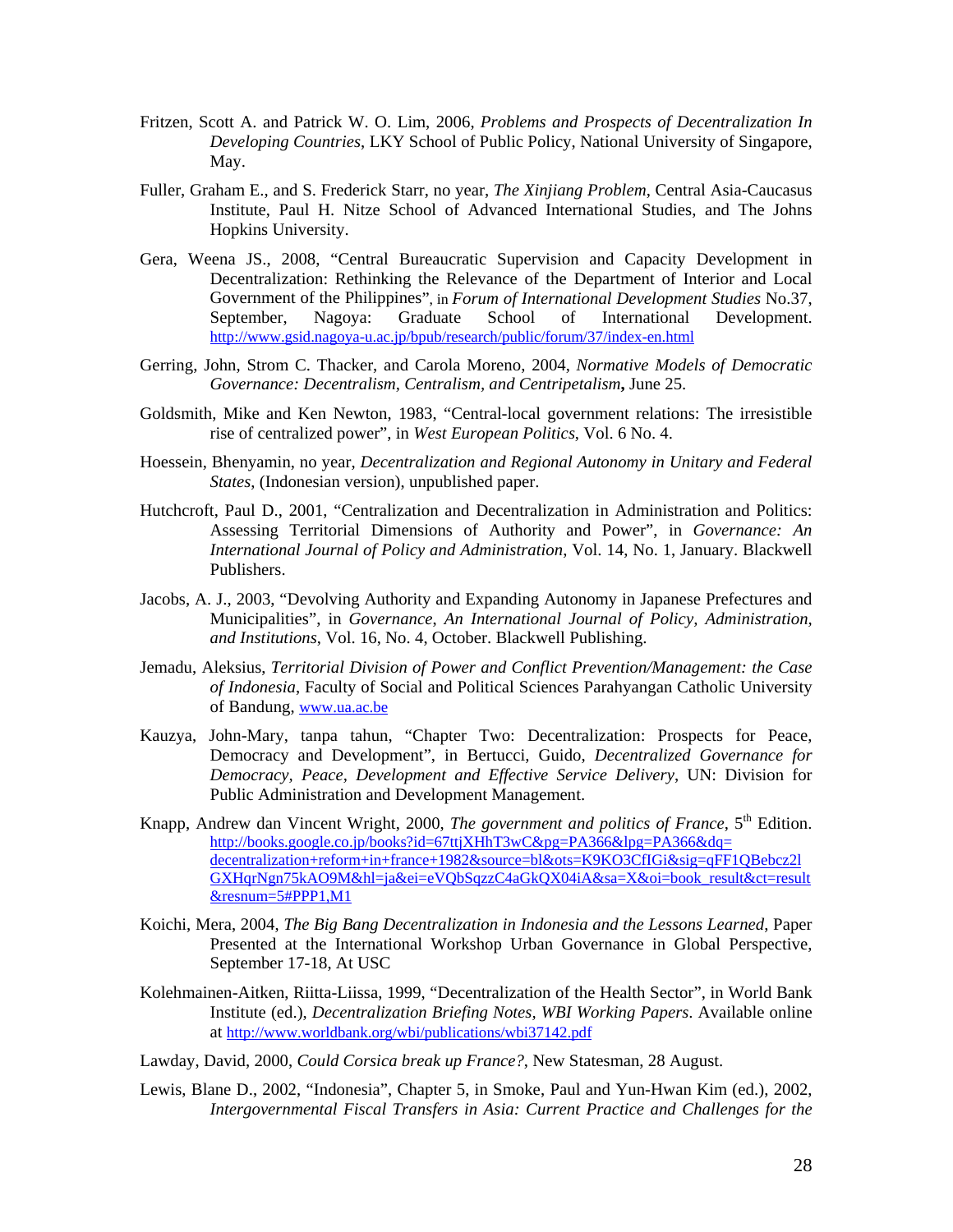*Future*, Manila: Asian Development Bank. Accessed on April 25, 2009. Available at [https://register.rti.org/EducationFinance/background/Equity/Smoke%20and%20Kim--](https://register.rti.org/EducationFinance/background/Equity/Smoke%20and%20Kim--Blane%20Lewis%20Chap_05%20on%20Indonesia.pdf) [Blane%20Lewis%20Chap\\_05%20on%20Indonesia.pdf](https://register.rti.org/EducationFinance/background/Equity/Smoke%20and%20Kim--Blane%20Lewis%20Chap_05%20on%20Indonesia.pdf)

- McLean, Keith and Elizabeth King, 1999, "Decentralization of the Education Sector", in World Bank Institute (ed.), *Decentralization Briefing Notes, WBI Working Papers*. Available online <http://www.worldbank.org/wbi/publications/wbi37142.pdf>
- Michihiro, Kayama, (ed.), 2007, *Local Government in Japan*, Tokyo: Council of Local Authorities for International Relations (CLAIR).
- Moore, Mick and James Putzel, 1999, *Politics and Poverty: A Background Paper For The World Development Report 2000/1*. Unpublished paper available at <http://www.worldbank.org/poverty/wdrpoverty/dfid/synthes.pdf>
- OECD, 1997, *Managing across Levels of Government*, OECD's Public Management Committee.
- Pinto, Rogerio F., 2004, *Service Delivery in Francophone West Africa: The Challenge of Balancing Deconcentration and Decentralization*, Public Administration and Development Journal, No. 4. John Wiley & Sons
- Prasojo, Eko, 2008, *[Konstruksi Ulang Hubungan Pemerintah Pusat dan Pemerintah Daerah di](http://ekoprasojo.com/2008/04/08/konstruksi-ulang-hubungan-pemerintah-pusat-dan-pemerintah-daerah-di-indonesia-antara-sentripetalisme-dan-sentrifugalisme/)  [Indonesia: Antara Sentripetalisme dan Sentrifugalisme](http://ekoprasojo.com/2008/04/08/konstruksi-ulang-hubungan-pemerintah-pusat-dan-pemerintah-daerah-di-indonesia-antara-sentripetalisme-dan-sentrifugalisme/)* (Reconstruction of Central – Local Government Relation in Indonesia: Between Centripetal and Centrifugal Forces), Inauguration speech, Jakarta: University of Indonesia, Faculty of Social and Political Sciences.
- Rohdewohld**,** Rainer, 1995, *Public Administration in Indonesia*, Melbourne: Montech Pty Ltd.
- Rondinelli, Dennis, 1999, "What is Decentralization?", in World Bank, *Decentralization Briefing Notes, WBI Working Papers*.
- Ribot, Jesse C., 2004, *Waiting for Democracy: The Politics of Choice in Natural Resource Decentralization*, World Resource Institute, Washington.
- Ryan, Jeffrey J., 2004, "Decentralization and Democratic Instability: The Case of Costa Rica", in *Public Administration Review*, Vol. 64, Issue 1 – January.
- Sasaoka, Yuichi, 2007, *Decentralization and Conflict*, the 889<sup>th</sup> Wilton Park Conference, Japan International Cooperation Agency.
- Sato, Katsuhiro, 2001, *Overview of Central-Local Relationships in Japan: What was changed and what is challenged*, Paper for the Workshop Local Governance in a Global Era –In Search of Concrete Visions for a Multi-Level Governance, 7-8 December, Hokkaido University.
- Shimizu, Manabu, 2001, "Xinjiang Wighur Autonomy Province and Strategy of development in the Western China", in *Journal of the Faculty of International Studies*, No. 13, Utsunomiya University.
- Smith, Brian C., 1985, *Decentralization: The Territorial Dimension of the State*, London: Unpim.
- Smith, Lawrence D., 2001, "Reform and Decentralization of Agricultural Services: A Policy Framework", *FAO Agricultural Policy and Economic Development Series* 7, Rome.
- Smoke, Paul, 2005, "Chapter 2: The Rules of the Intergovernmental Game in East Asia: Decentralization Frameworks and Processes", in World Bank, *East Asia Decentralizes: Making Local Government Work*, Washington DC.